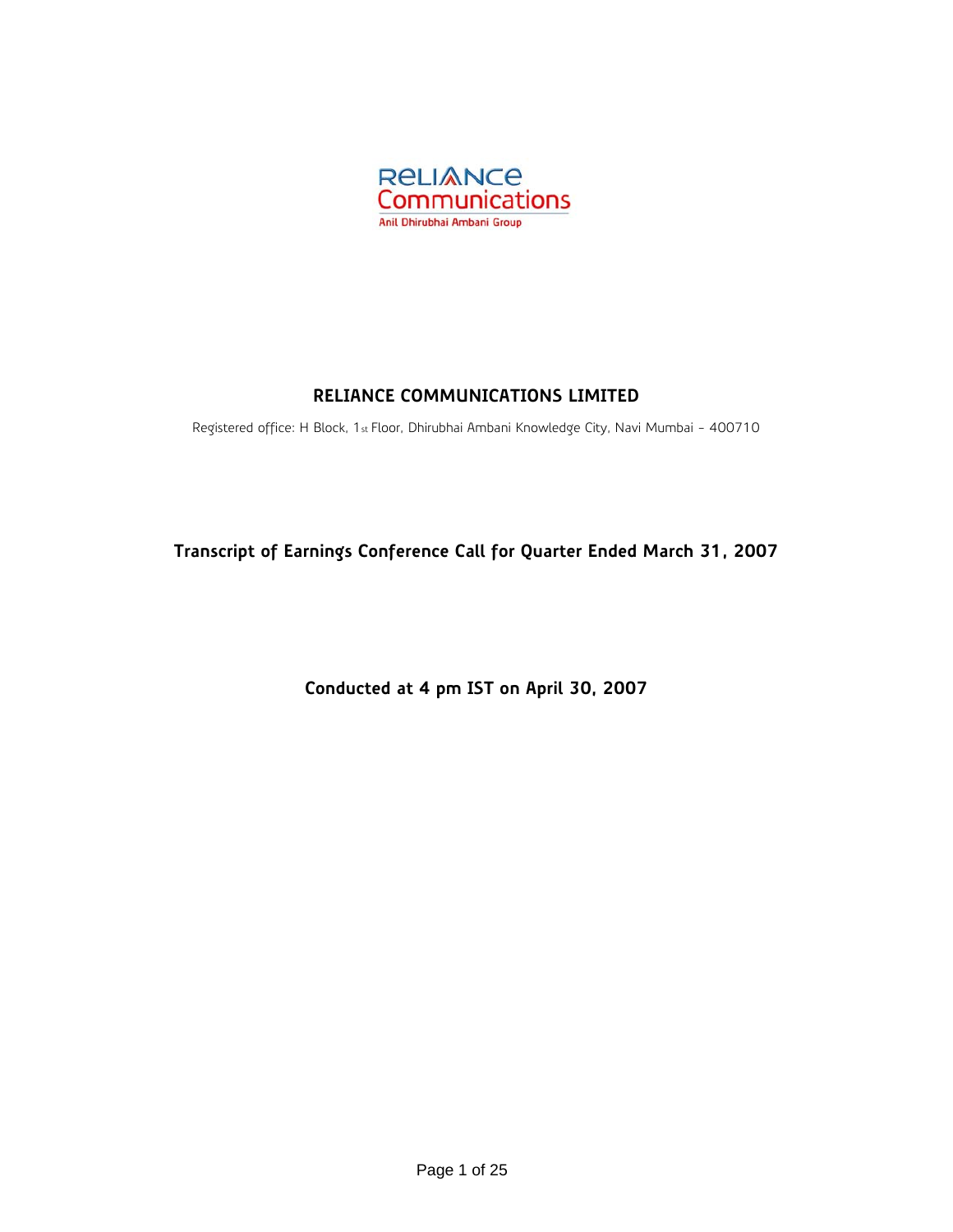## Operator:

Thank you for standing by and welcome to the Reliance Communications Global Earnings Conference Call on the Reliance audio conferencing platform. At this time all participants are in listen-only mode. There will be a presentation followed by a question-and-answer session, at which time, if you wish to ask a question, please press "star, one" on your telephone. Please be advised, this conference is being recorded today.

I would like to hand the conference over to Mr. Suresh. Over to you, sir.

### Suresh Mahadevan:

Yes, thank you. This is Suresh Mahadevan from UBS Securities in Hong Kong. Good morning, good afternoon, or good evening, ladies and gentlemen, depending on where you are. We at UBS are very pleased to host this call for the full year and fourth quarter ended March 31, 2007 results for Reliance Communications.

First of all, we would like to congratulate the Reliance management on yet another quarter of very strong performance and a year of big achievements. We also congratulate them on their maiden dividend announcement.

We have the entire senior management team from Reliance Communications present in this call. Specifically we have the Chairman, Mr. Anil Dhirubhai Ambani, and also the leaders of the company's various strategic business units Mr. S.P. Shukla, Mr. Puneet Garg, Mr. V.K. Aggarwal and Mr. Prakash Bajpai, who are joining this call. On behalf of UBS and the other participants in the call, I would like to thank them for taking valuable time. The call will begin with some key observations from the Chairman and will be followed by some senior management comments from Reliance Communications. This will be followed by Q&A.

I must remind you that the overview and discussions today may include certain forwardlooking statements that must be viewed in conjunction with the risk that the company faces.

It's now my pleasure to hand over the call to the Chairman, Mr. Anil Dhirubhai Ambani. Over to you, sir.

### Anil Dhirubhai Ambani:

Thank you Suresh, and welcome everybody to this call. Firstly, I am glad to report that Reliance Communications, our company that started its publicly listed life in the month of March 2006, is now one year old. In this timeframe, we have had many firsts and many records of achievement to our credit. All this would have not been possible if it was not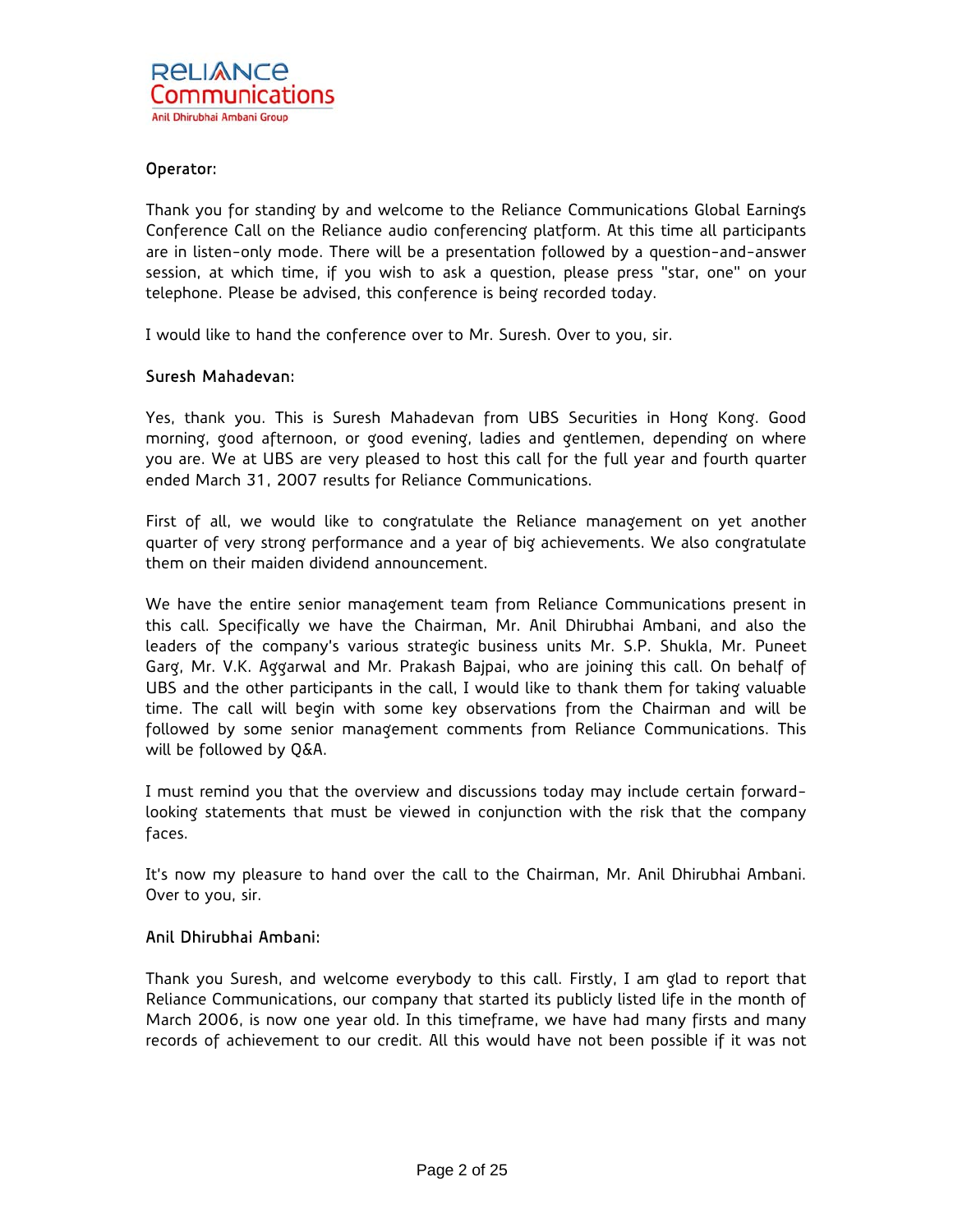

for the support of over 40,000 people who work for Reliance Communications, our 30 million customers and of course, our over 2 million stakeholders.

Let me start with the most recent one, which directly benefits our global shareholder base of nearly 2 million. In our meeting today, the Board of Directors recommended a maiden dividend of 10%. We are now the first Indian telecom services company to recommend a dividend payout to shareholders, that too on completion of just the first year of our public operation. This is a unique event in the history of the Indian telecom sector and is fully aligned with our long-standing philosophy of delivering value and returns to all our shareholders.

In addition to the maiden dividend, there are other positives that I would like to share with you today. But first, I would also like to use this opportunity to highlight the remarkable turnaround in operations achieved by Reliance Communications since the current management took over the operation. Just to put it into perspective, we acquired management control in July 2005 after the Reliance Group restructuring. The ownership structure across the group was highly fragmented. A very large number of the key leadership team moved to Reliance Industries. We had substantial operational challenges and also regulatory challenges. We took a series of steps in this elapsed time and did a comprehensive reorganization to bring all our assets under one umbrella of Reliance Communications to completely converge and align the interests of stakeholders on the same platform. We also made an accounting provision of nearly \$1 billion and then listed the company in March 2006.

As some of you may have already seen, Reliance Communications has now become only the fifth company in Indian corporate history to post a quarterly net profit exceeding a thousand crores, that is over \$230 million. This, we believe, is a sizable achievement in itself, but what is even more encouraging is that the achievement again comes within a year of becoming a listed company. Today we are amongst the top 10 companies,  $7<sup>th</sup>$  to be precise in terms of market cap. The valuation of our company has already crossed the landmark level of over a Rs. 100,000 crores, that is \$23 billion. Since our listing, we have created more than 60,000 crores or over \$14 billion of additional shareholder value, something that we expect to build further upon as we deliver on our growth strategy. Today, we are already ranked as the fifth most valuable telecom company in Asia, in a group which includes the largest operators in China and the largest Pan-Asian operator.

I would like to now take you through some of the key financial highlights for the 12 months ended  $31<sup>st</sup>$  March '07. During this year, we delivered revenue growth of 34% to more than Rs. 14,000 crores or over \$3.2 billion. We derived significant benefits from the growing scale across our integrated communication services business. Our operating leverage allowed us to improve EBITDA margins from 24% to nearly 40%. We earned an EBITDA of over Rs. 5,700 crores or over \$1.3 billion, which is more than twice last year's level. At the profit after tax level, margin increased from 4% to 22% and profit increased by more than 7 times to over Rs. 3,000 crores, that is \$700 million.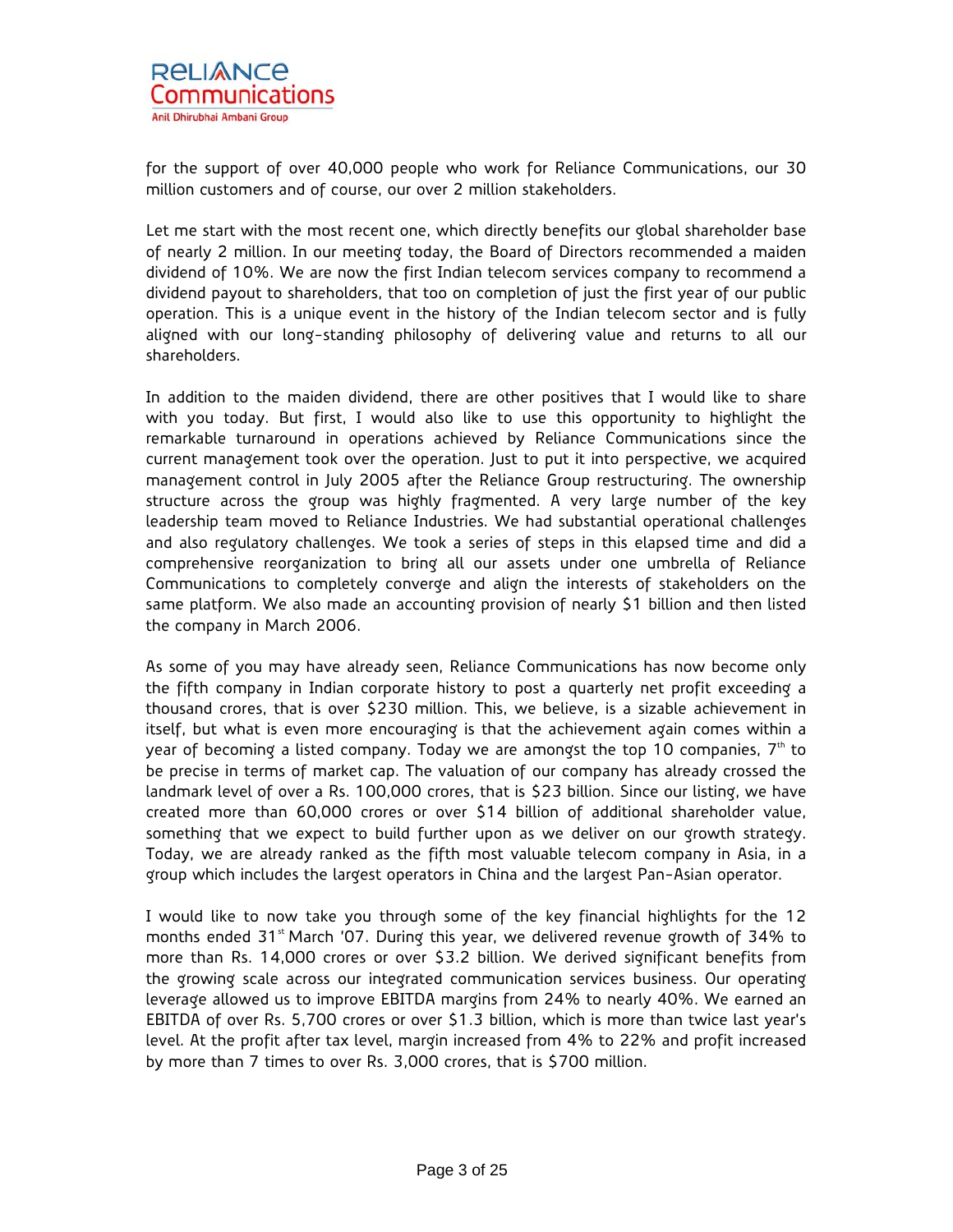At the close of the financial year, our Net Worth has exceeded Rs. 20,000 crores or over \$4.6 billion. This, along with the negligible leverage on our balance sheet, means that we have a borrowing capacity of more than Rs. 40,000 crore or \$10 billion at present. Such resource availability allows us to plan for much greater achievements in the coming years.

Our return ratios have also improved from the low single digits to about 20%, no small achievement. We have got return on capital employed of 18%, up from 5%, and return on equity up to 20% from 4%.

Before I move forward, I would also like to quickly draw your attention to our financial performance in the quarter ended  $31<sup>st</sup>$  March compared with the corresponding quarter of the last financial year. Our revenues climbed 33% to almost Rs. 4,000 crore, that is \$930 million. Our EBITDA was up 57% to more than Rs. 1,600 crores, that is \$370 million. Our EBITDA margin expanded from 35% to 42%, and our net profit crossed the Rs. 1,000 crore mark. All our three business units expanded margins significantly over the course of the last year. Since listing in March, we have created more than Rs. 60,000 crores of additional wealth for our shareholders, but this, we believe, is just the beginning.

The way forward, we are now committed to investment that will take us into the next level of growth and business achievements. We plan to accelerate network expansion to cover about 85% of India's population by end of this year. The new investment will enable Reliance Communications to expand its footprint within the existing CDMA and GSM circles, prepare the network for rollout of GSM services in additional circles and for the potential launch of 3G and WiMAX services in the future. Following the completion of expansion plans, RCOM will cover the entire urban population of the country and also connect over 65% of rural India.

The network expansion will be incurred through the combination of the Reliance Communications balance sheet and the Reliance Telecom Infrastructure balance sheet, which is our infrastructure subsidiary. Our capital guidance, which I have indicated in January of 2007, for the coming year remains at Rs. 10,000 crores or roughly \$2.5 billion.

In addition, whatever is required in terms of capex for our tower infrastructure company will actually be incurred on the Reliance Telecom Infrastructure balance sheet. We have engineered our Telecom Infrastructure strategy to build a nationwide network of passive infrastructure to support 2G, 2.5G, 3G and 4G; namely GSM, CDMA, 3G and WiMAX.

As Reliance Telecom Infrastructure operates as an independently run organization, with its unique charter, it will develop its own relationships with external customers, including Reliance Communications as an anchor customer. Given Reliance Telecom Infrastructure's existing net worth of roughly Rs. 3,000 crore or roughly \$730 million and no debt at all, it will look at various financing options, including the issuance of debt, to take forward its business.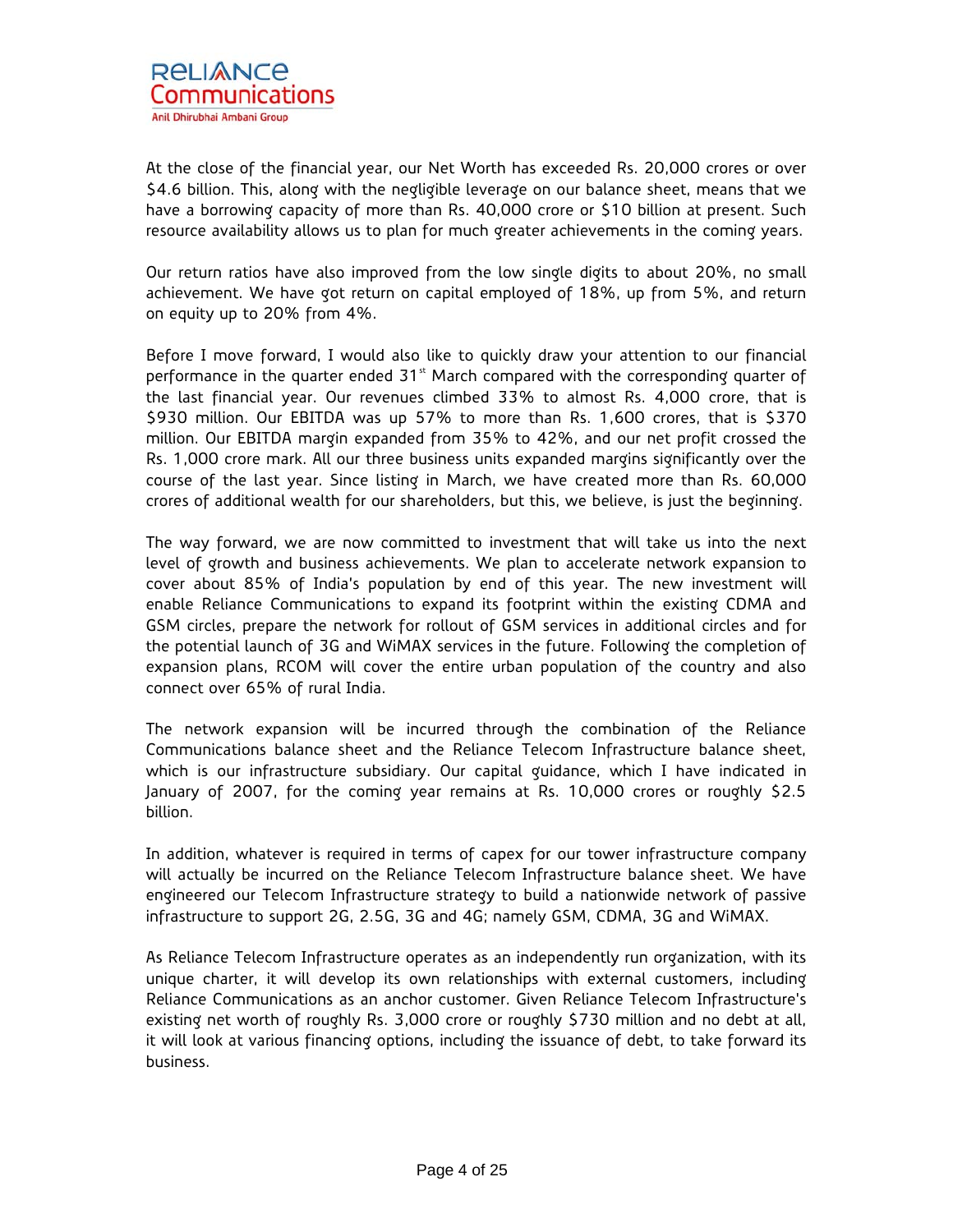

With that, I will now request my colleagues to briefly update you on the progress made by each of our businesses this quarter. I now hand over to S.P. Shukla, who leads our personal wireless business.

# S.P. Shukla:

Thank you, Mr. Ambani, and hello, everyone on the conference. As you know, our wireless business covers mobility and fixed wireless services on both CDMA and GSM platforms. Reliance Mobile and Reliance Hello, our two brands names, have become household names in India in the very short span of our commercial service.

In the year ended March  $31<sup>st</sup>$ , 2007 our wireless revenues increased by 46% and our wireless EBITDA increased by 77% over the previous year, that is the year ended on March  $31<sup>st</sup>$ , 2006. In the year just ended, we recorded wireless revenues of Rs. 107,280 million, that is \$2,489 million, and wireless EBITDA of Rs. 39,840 million, which is \$924 million. Our wireless EBITDA margin improved from 30.6% in the financial year '06 to 37.1% in the financial year '07.

During the quarter ended  $31<sup>st</sup>$  March, 2007 our wireless EBITDA increased by 11.8% in sequential quarters, that is from Rs. 10,293 million, that is \$239 million, to Rs. 11,511 million, that is \$267 million. Our EBITDA margin continued to show an upward trend moving up from 37.4% to 38.8% in the sequential quarter.

Our rollout of services in both GSM and CDMA license areas continued at a fast pace during the year. As a result, we closed the year with almost triple the coverage in our GSM license areas at 2,000 towns. Similarly in CDMA circles we have reached coverage of over 8,000 towns. This positions us to continue our growth momentum in subscriber acquisition.

Prepaid customers now represent 84.7% of the subscriber base. During the quarter ended  $31<sup>st</sup>$  March, 2007 we successfully completed the subscriber re-verification exercise in full compliance with the government directive. Those subscribers who did not provide us with full documentation were disconnected. We are continuing our efforts to obtain full documentation from them, which will immediately lead to their reactivation on our network. However, from early January itself, we had outgoing call barred most of these subscribers for whom we lacked full documentation. Hence, there was negligible revenue contribution from these customers during the final quarter.

Our ARPU for the year ended  $31<sup>st</sup>$  March, 2007 stood at \$8.61, which is Rs. 371. That is in line with other leading wireless operators in India. In the prior year, our ARPU was marginally higher at Rs. 391, which is \$9.07. Our revenue per minute has remained stable at Rs. 0.74 per minute, which translates to 1.7 cents per minute in the year ended 31 $^{\rm st}$ March, 2007. This indicates that our plans and product mix continue to deliver optimal results while maximizing subscriber growth. We have maintained per minute realization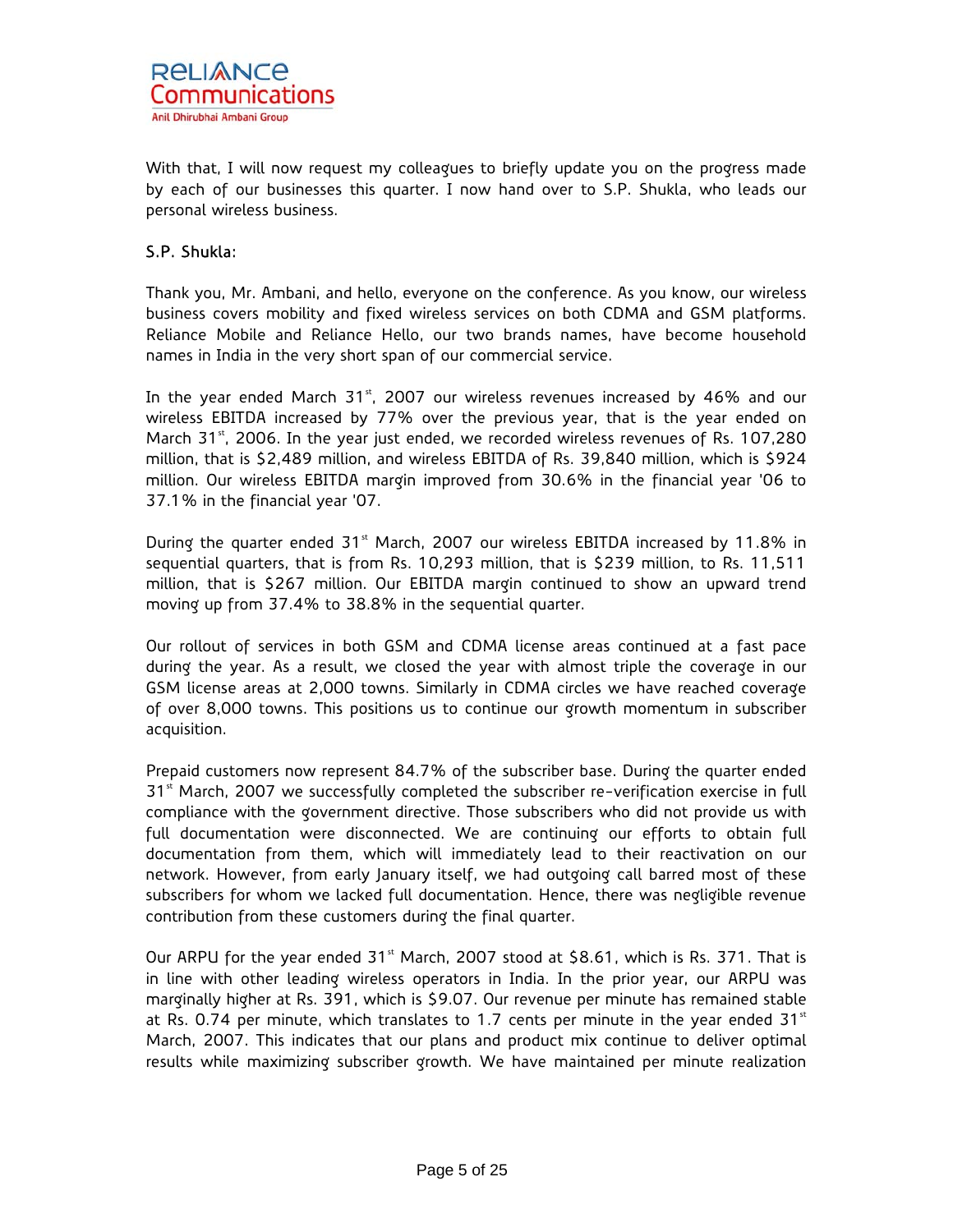

stability in contrast with many of our peers in the industry who have experienced continuous decline. In fact our revenue per minute has been maintained in the range of 70 to 80 paise per minute for eight consecutive quarters now.

In the latter part of the year, we also undertook the full fledged launch of our own handset brand that is the 'Classic' range of handsets with immediate success. In a very short span it has emerged as the number two brand in the handset category in India. Our total handset sales now exceed the combined sales of the next four handset vendors in the country. The success of the Classic handset brand has allowed us to increase the cost competitiveness of our handset-talk time bundled offers, as well as our overall marketing cost efficiency. This initiative, combined with our substantial experience of offering bundled products, positions us for sustained long-term competitive advantage in the wireless sector.

I will now hand over to Mr. Punit Garg, Head of our Global Data and FLAG.

# Punit Garg:

Thanks SP. Good morning, afternoon or evening, ladies and gentleman. The Global segment of Reliance comprises FLAG, National Long-Distance and RCOM Global Data and Voice businesses.

In the year ended March  $31<sup>st</sup>$ , 2007 EBITDA of the Global segment increased by 98% to Rs. 12,710 million, which is \$295 million. EBITDA margin of the Global segment increased from 12.4% in financial year '06 to 24.5% in financial year '07. This significant profit growth and profit margin expansion was achieved despite gross revenues for the segment remaining flat on a year-on-year basis. Our overall strategy for the Global business is to focus on margin retention and a better mix of higher margin revenue streams while aggressively growing the business.

I would now like to provide an overview of RCOM's Global Data and FLAG business. The past year has seen progress on Global Data and FLAG Telecom. We continued to add new and important customers, including Iraq Telecom, Lanka Bell of Sri Lanka, Bezeq of Israel, Savvis Communications from US. And we are also seeing significant growth in our repeat business as well. We got some major contracts from customers like China Netcom, China Telecom, Link Dot Net, which is Orascom in Egypt, Korea Telecom, Deutsche Telecom, British Telecom, Verizon to name a few.

The year ended March 31 $<sup>st</sup>$ , 2007 has been a complete turnaround for the business of</sup> FLAG Telecom Group. For the first time in its history FLAG recorded a net profit. This was achieved in the second full year since FLAG emerged from bankruptcy and was acquired by Reliance and the first full year under the present management. Profitability has resulted from increased year-on-year revenues and improvement in operating cost and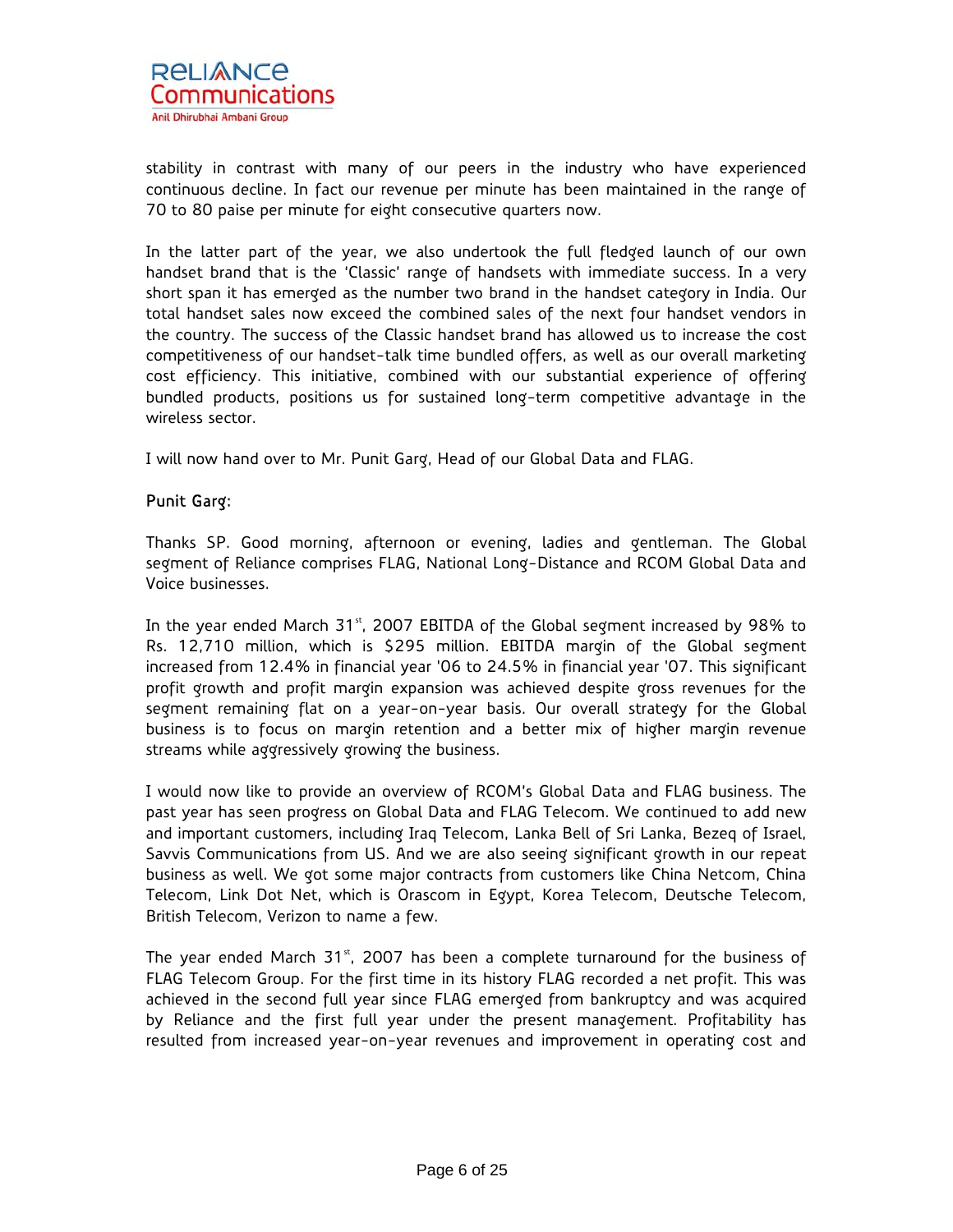SG&A. Our philosophy is to have more for less and enhance the efficiencies and utilization of our assets by multiples.

We have achieved an improvement in operating costs and SG&A through three major initiatives. First, the transition of Global network operations centre and management centre from Heathrow, London to DAKC, Mumbai. Our second initiative migrated finance, accounts and revenue assurance functions to Mumbai. Our third initiative is the significant investment in IT. We have adopted the same IT operating model as Reliance, integrating all operations and business support system development as well as operations out of DAKC.

Finally, I would like to present our new initiatives. The FALCON cable system was declared ready for service in September 2006. The FALCON cable connects all the countries in Middle East and seamlessly integrates with the FLAG global network, taking the total number of countries connected on the FLAG global network to 40 countries, which was 28 at the end of March 2006. The success of the FALCON project and continued growth in demand led us to launch the FLAG Next Generation Network project in December 2006.

On completion, the FLAG Global Network will connect over 60 countries and address 90% plus of world GDP, which is US\$35 trillion. This initiative would actually complete a FLAG terabit loop around the globe. This horizontal expansion will be coupled with vertical expansion and vertical spread of services within FLAG.

The vertical expansion entails building a global service delivery network that will be first in place and enable FLAG to offer value-added services including edge hosting, application delivery networks and content delivery networks, hosted contact centre solutions and managed services. These services will be offered through our alliances and system integrators across geographies. We have laid the foundation of profitable growth and are on the threshold of exciting growth.

Thank you. Now, I will hand over to V.K. Aggarwal, who leads our Global Voice Business.

# V.K. Aggarwal:

Thank you, Punit, and hello everyone. I would like to give an overview of the Global Voice business. Global Voice business provides national and international long distance services. Within 18 months of our launch, we have attained number one position in terms of traffic in the key international wholesale segment. In a highly dynamic and competitive market with increasing competition, rapid volume increases and price declines we have successfully maintained this position during the year. We continue to remain the number one ILDO in India as well as the number one retail calling service to India from US. We are also the number one NLDO in India in the wholesale segment.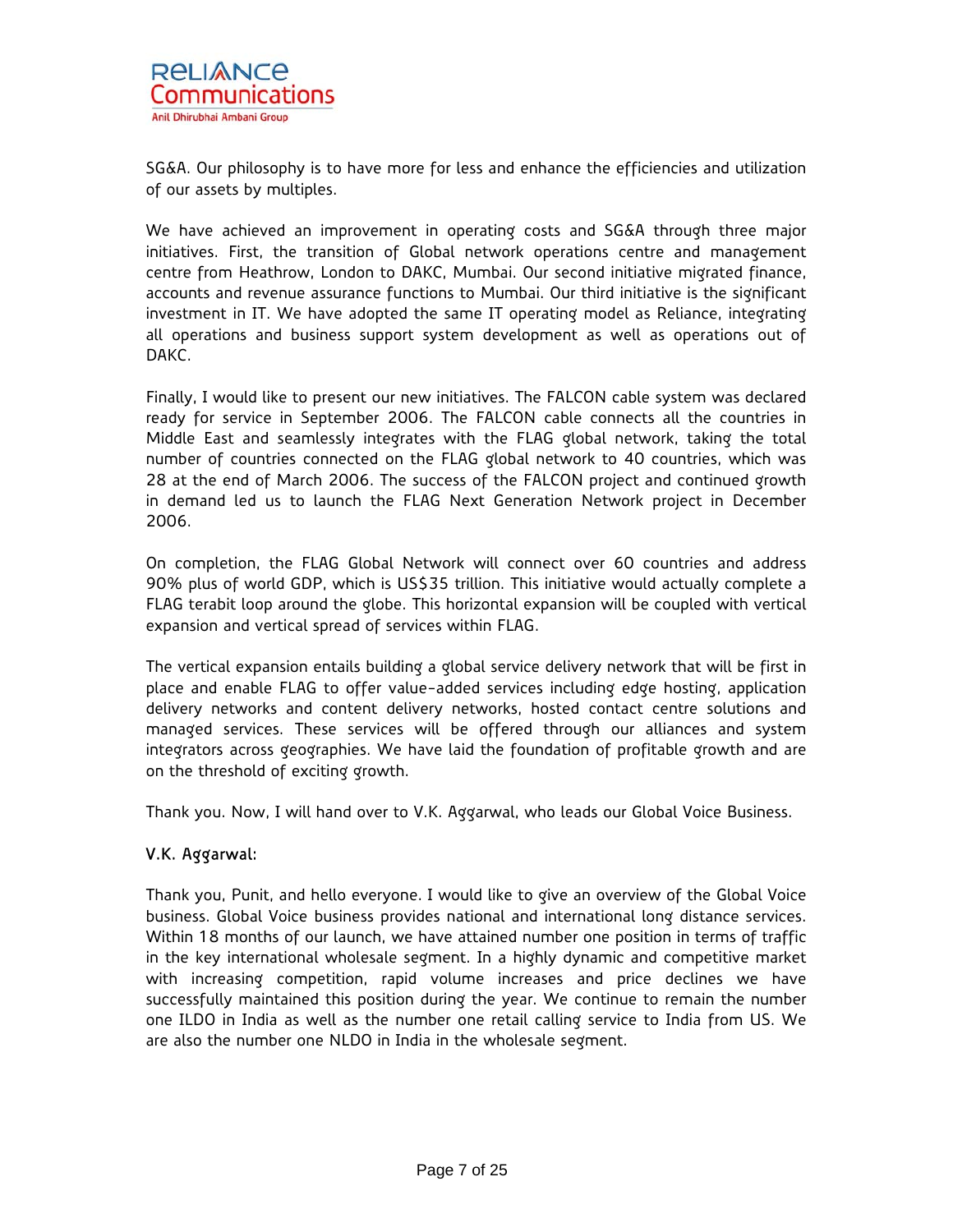

Key drivers of our competitiveness are the reach of our network internationally and nationally. Our pan-India optic fiber network totals 100,000 kilometers and we are expanding the same in the current year to 130,000 kilometers. We have highest number of interconnects with other service providers, which enables us to carry traffic further onnet and gives us a cost saving of carriage advantage as well as delivery of good quality.

We have a diverse customer base, both wholesale and retail in India and globally. We, in the last quarter, had experienced short-term instability in the retail market where the US retail calling card service had a significant margin drop. However, in the current quarter, this margin has been partly restored.

Global ILD voice is launching new services to improve the mix of revenues from retail and from enterprise services. This will give us sustained, committed and own traffic on Reliance to meet the challenges posed by the increased competition. New services in the pipeline are managed contact centres and voice content. We will continue to expand our international retail voice business to new geographies. We will also aggressively expand our international transit/hubbing voice business.

For NLD voice carriage, we will leverage our cost advantage because of volume growth and having the maximum number of interconnects. New players will provide us the opportunity for sale of infrastructure and bandwidth.

I will now hand over to my colleague Prakash Bajpai to discuss the Enterprise Business.

# Prakash Bajpai:

Thank you, V.K, and hello everybody. Let me now briefly describe the performance of the broadband segment of Enterprise business during the year and final quarter. In this segment, we provide a comprehensive range of product solutions including voice, data, internet, video conferencing and IT infrastructure services to large corporates, small and medium-size businesses as well.

During the year, we continued to gain momentum in the top corporates in India by not only offering new and innovative products and services like global conferencing, universal toll free service, video conferencing, high availability leased lines, but also by continuing to gain higher share of wallet from the Telecom and IT spend by enterprise customers.

During this year, we have made good inroads in the premium neighborhood buildings, after having completed the broadband infrastructure layout in almost all the prime business districts. With the three-fold increase in buildings connected, customer acquisition has picked up quite a bit of momentum.

We have incrementally connected more than 386,000 buildings that is a total of 488,000 cumulative buildings during financial year '07, and all of this is within the top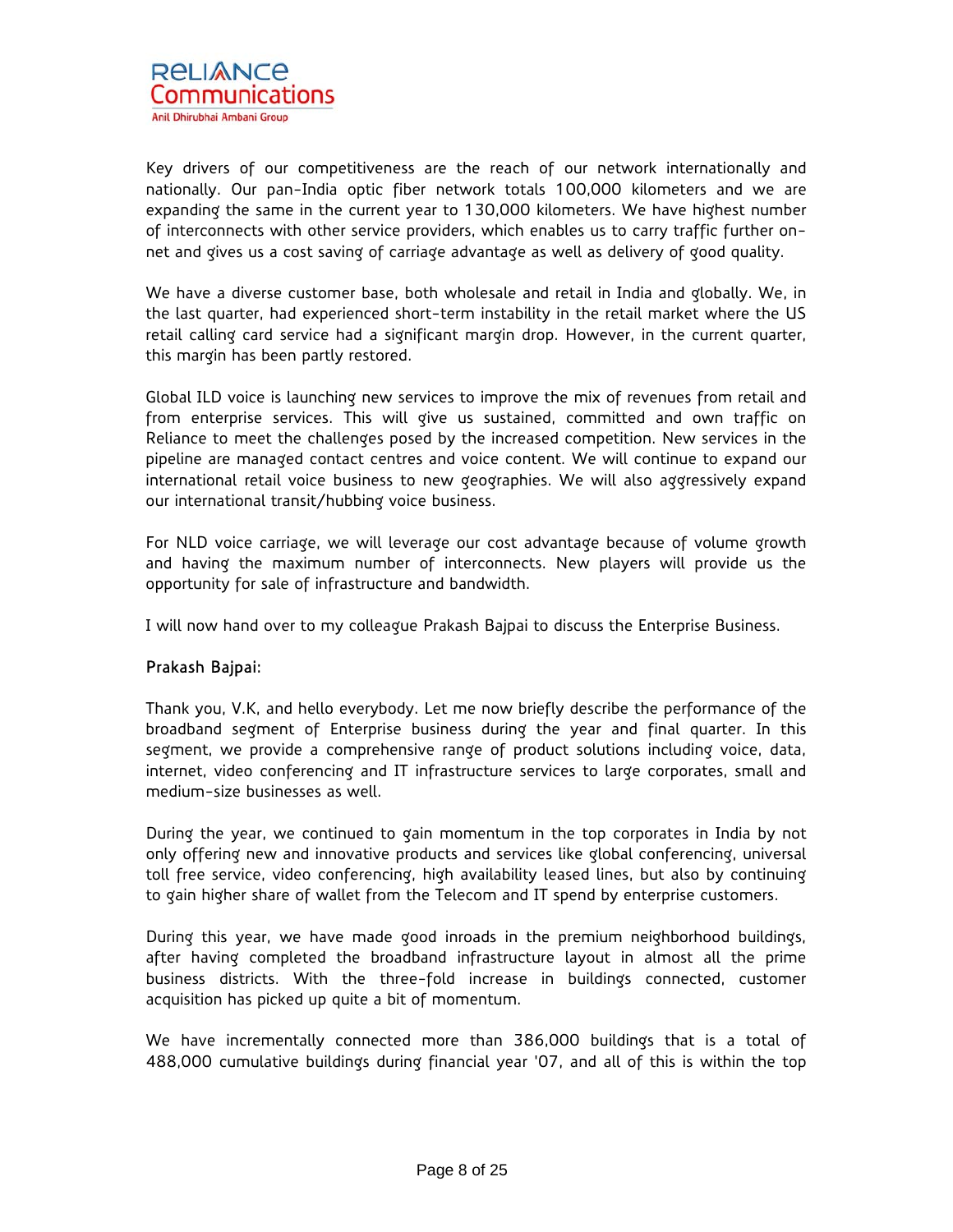

40 cities of our operations today. We have a combined customer base of more than 620,000 which is more than 140% growth over the previous year.

Turning now to the performance highlights of the year and the quarter. The broadband segment of the Enterprise business continues to be the fastest growing business. Revenue growth in the financial year was 123% over the previous financial year, while EBITDA growth was 575% in financial year '07 over financial year '06. From the start-up business during financial year '06, the broadband business has contributed EBITDA of Rs. 519 crores that is \$120 million in the year. In the quarter ended  $31<sup>st</sup>$  March 2007, we contributed EBITDA at an annualized run rate of \$150 million.

In financial year '06, our EBITDA margin was 15% and in financial year '07 we have increased this to 45.4%. And in the final quarter, our margin was 48.8%, which is indeed the industry leading margin in this business. This reflects the revenue quality arising out of our premier range of enterprise solutions and our cost effective measures implemented during the year. During the year, we have continued to maintain our leadership position not only as the premier integrated solutions for the top corporates but also in the MPLS VPN category, the voice centered solutions category and the data centre businesses.

We not only proliferated further into the SMB segment, but also significantly increased our share of wallet in the premium enterprise segment. More than 50% of our new business continues to come from our existing key customers. Some of the key acquisitions during the quarter include names like Bosch, Goldman Sachs, Tech Mahindra, Nicholas Piramal, Times of India, and many more.

As regards financial year '08, we will enlarge our building connectivity program and extend our IP-centric metro ethernet base to several more cities. In the SMB space, we are gearing up to launch operations targeted at the SMB segment in the next few months with a high degree of focus in quarter one itself.

We are in advanced stage of developing state-of-the-art capabilities in digital TV, video on demand, interactive TV through our IPTV and DTH product platforms, which shall be ready for commercial launch by the end of the year.

I will now hand back to the moderator to open the session for questions.

### Operator:

At this time, if you wish to ask a question, please press "star, one" on your telephone key pad and wait for your name to be announced. If you wish to cancel your request, please press the "hash" or the "pound" key.

We have the first question coming from Mr. Henry Cobbe from Nevsky Capital. Please go ahead sir.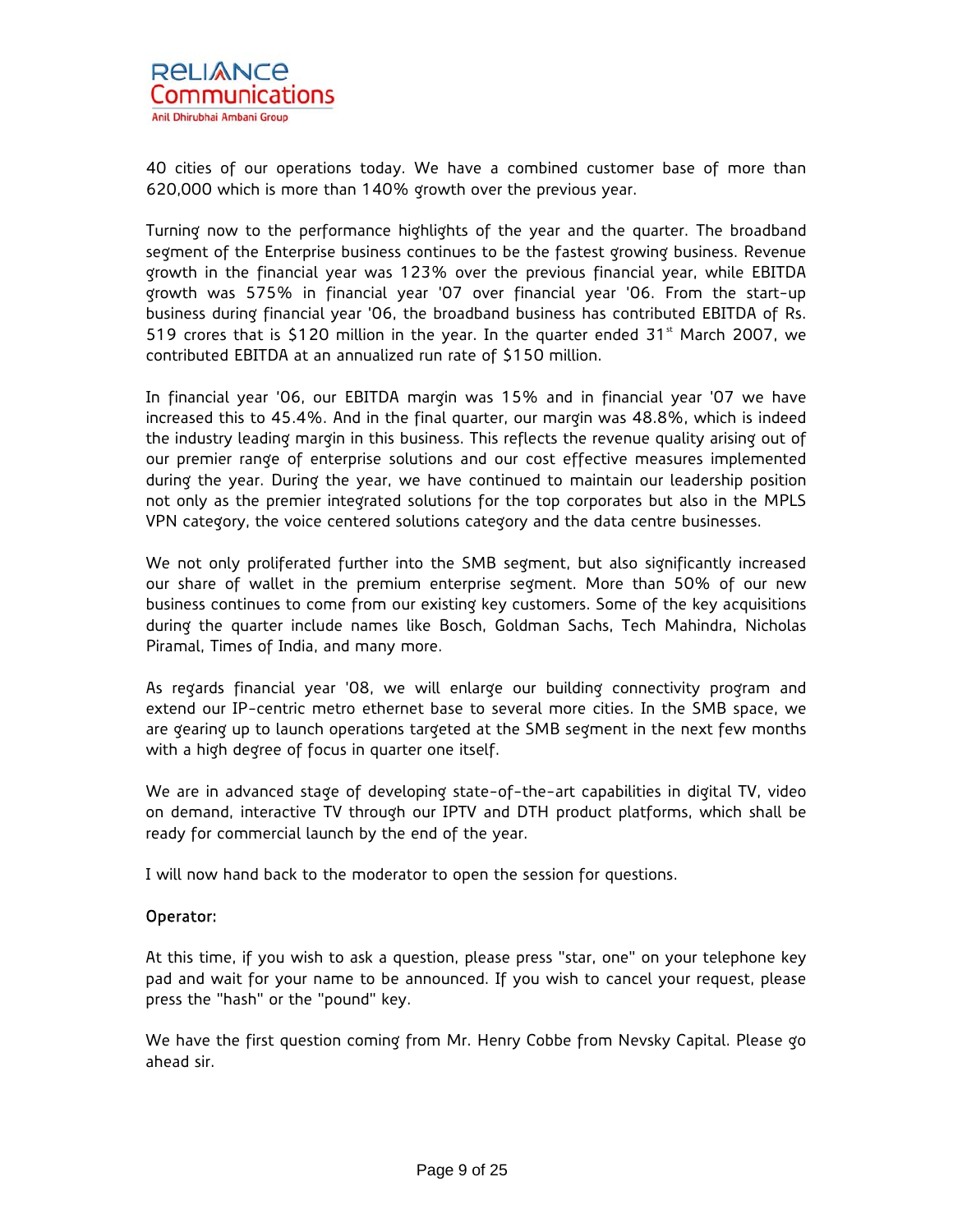# Henry Cobbe:

Hello, thanks very much for the call. This is Henry Cobbe from Nevsky Capital. Just two questions, first is on the effective tax rate, I think previously you have guided 10% to 12% and came in near zero. Can you give us an update on the effective tax rate for the coming year and what the drivers are for the tax savings? And the second question is just on FLAG Telecom. When are you expecting additional revenues to come through following the expansion of the network?

# Punit Garg:

In Flag, we are expecting the vertical aspect, which is the services business, which we have started last year on the terabit backbone, to pick up significantly this year, to provide most of our revenue growth. In addition to that, FALCON accrued significant revenues through the contracts we signed over the last 14 or 15 months. Most of it would be realized this year, and these two segments would contribute to significant revenue growth in current financial year.

### Anil Dhirubhai Ambani:

As far as the tax rate is concerned, I think that the guidance is clearly to use the minimum alternative tax or the MAT rate of taxation in the 11% range. In the last financial year, clearly based on past provisions available, we have been able to effectively lower the tax rate, but going forward I think that we should look at the MAT rate.

### Henry Cobbe:

And what was driving the tax savings?

## Anil Dhirubhai Ambani:

It is all accumulated depreciation available from the past.

### Henry Cobbe:

Okay. And what were the revenues from FALCON that you booked in this financial year?

### Punit Garg:

We have contracts over \$450 million, which are booked, and which are now getting realized because the services are given over a period and these are getting activated month-by-month and we believe that a full year will be taken in terms of activating most of the capacity.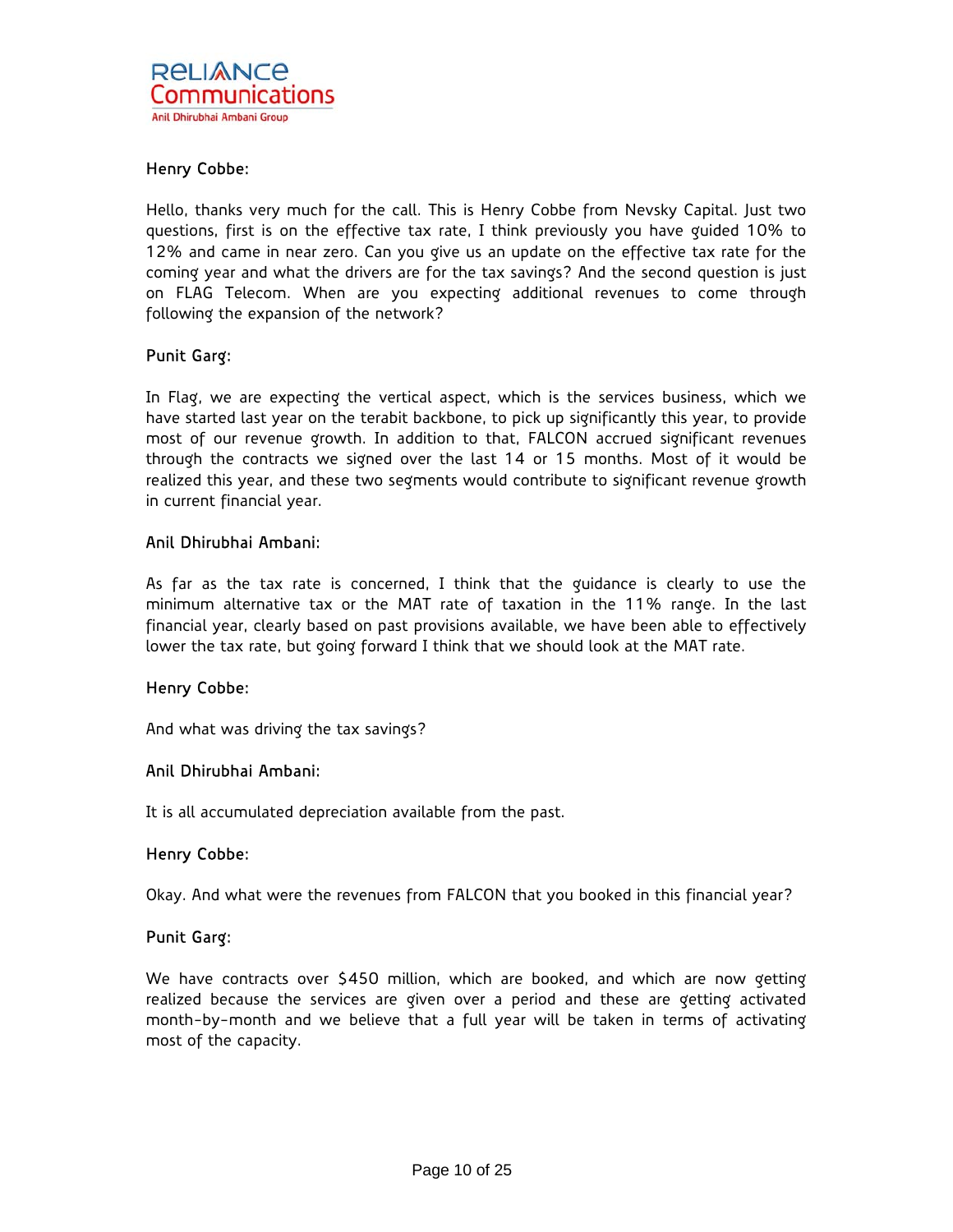

# Henry Cobbe:

Okay. So in the financial year March '07 you recognized \$450 million worth of revenues, is that right?

### Punit Garg:

No. Not revenues but contract value. The revenue recognized in the last year is very low, and most of it would be recognized in the current financial year.

### Henry Cobbe:

Understand. Okay. And on the capex side, what was the capex in the March '07 year? And how much of that was GSM based?

### Anil Dhirubhai Ambani:

We do not give splits, but the total capex for Reliance Communications was 6,500 crores or \$1.6 billion.

#### Henry Cobbe:

Is that a consolidated capex?

# Anil Dhirubhai Ambani:

Yes.

### Henry Cobbe:

6,500 crores?

# Anil Dhirubhai Ambani:

\$1.6 billion.

### Henry Cobbe:

Okay. Thank you very much.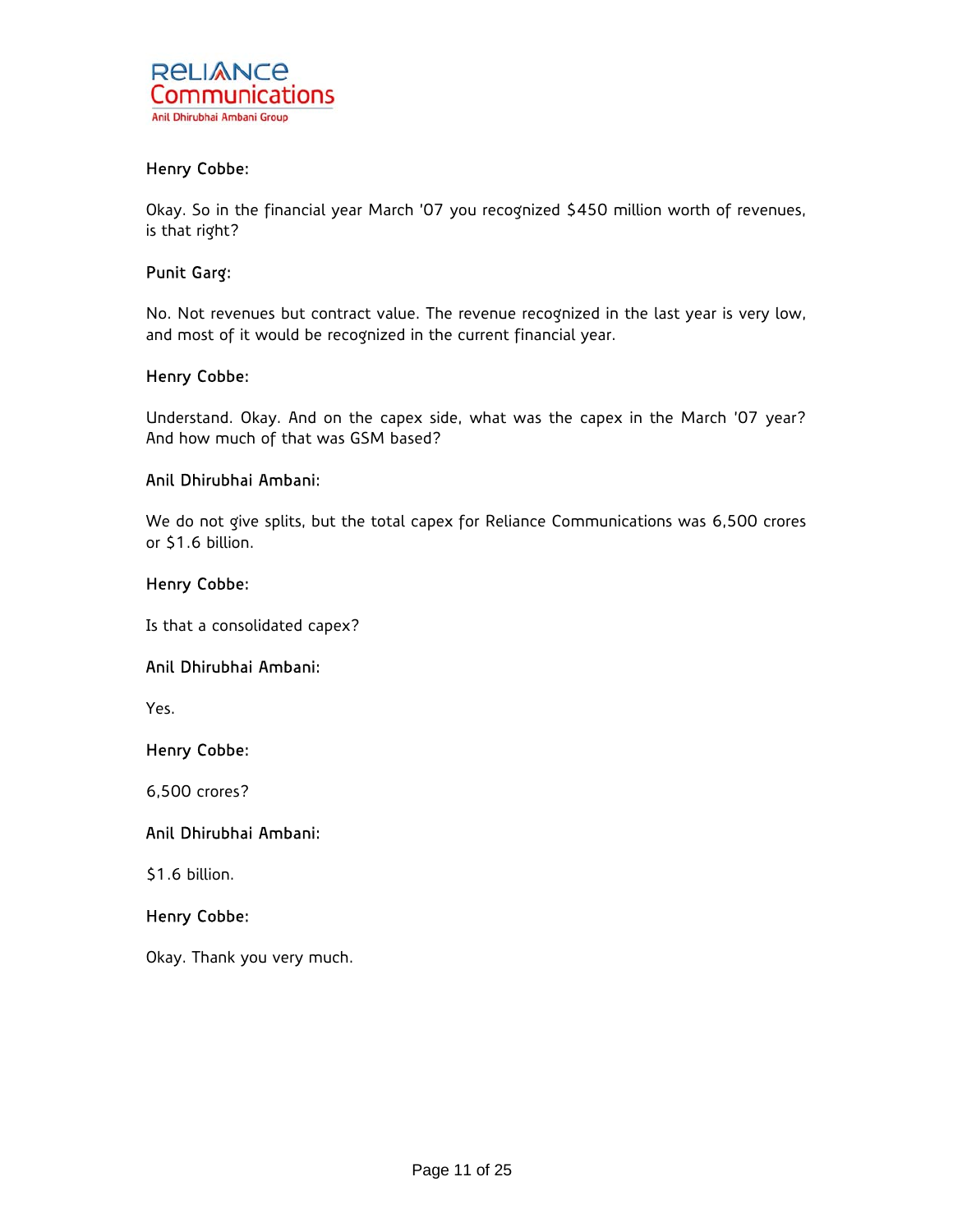

## Operator:

Thank you Mr. Henry. Next in line we have Mr. Vinay Jaising from JM Morgan Stanley. Please go ahead sir?

# Vinay Jaising:

Thank you, ma'am. Sir, I have four questions and apologies in case the numbers are there in the release. Firstly, on the cellular business, I wanted to understand this 5 million write-off. The ARPU mentioned for last year was in the 390 range, I had a number of about 379. So how will you account for subscribers for this year and even last year beginning. So also, have you done anything on the balance sheet or anything in the annual report on the 5 million subscribers' front? That's my first question. Should I move to the second or should I wait for the answer, sir?

# S.P. Shukla:

The answer to your question, Vinay, this is S P Shukla here, is in three parts. One, these 5.6 million subscribers have been deactivated as on  $31<sup>st</sup>$  March. It does not have anything to do with the balance sheet. This is the subscriber base which is reflected on the network. So as a result of our verification exercise, we did the call barring of customers and when they bring their documents back, they are reconnected on our network. Already this month, we have been successful in getting about 100,000 customers back to our network who came and submitted their proper documents. Coming to the second question, as far as ARPU is concerned, these customers had already been outgoing call barred right in the beginning of January. As a result, their contribution was minimal during the quarter and has no impact whatsoever going forward, because their revenues are not reflected in the quarterly earnings. For the purpose of ARPU, they have been excluded and you will see that our ARPUs are quite healthy in-line with the industry.

### Vinay Jaising:

Sir, does that mean in March '06, you've not written off the 5.6 million, the number similar to what it was earlier?

### Daniel Newman:

Vinay, this is Daniel Newman here. For the purpose of calculating the ARPU, it makes sense to assume that the 5.6 million is deactivated from  $1<sup>st</sup>$  of January, and so the average for the entire period is less by 5.6 million. On that basis, our ARPU for the fourth quarter is 377 rupees.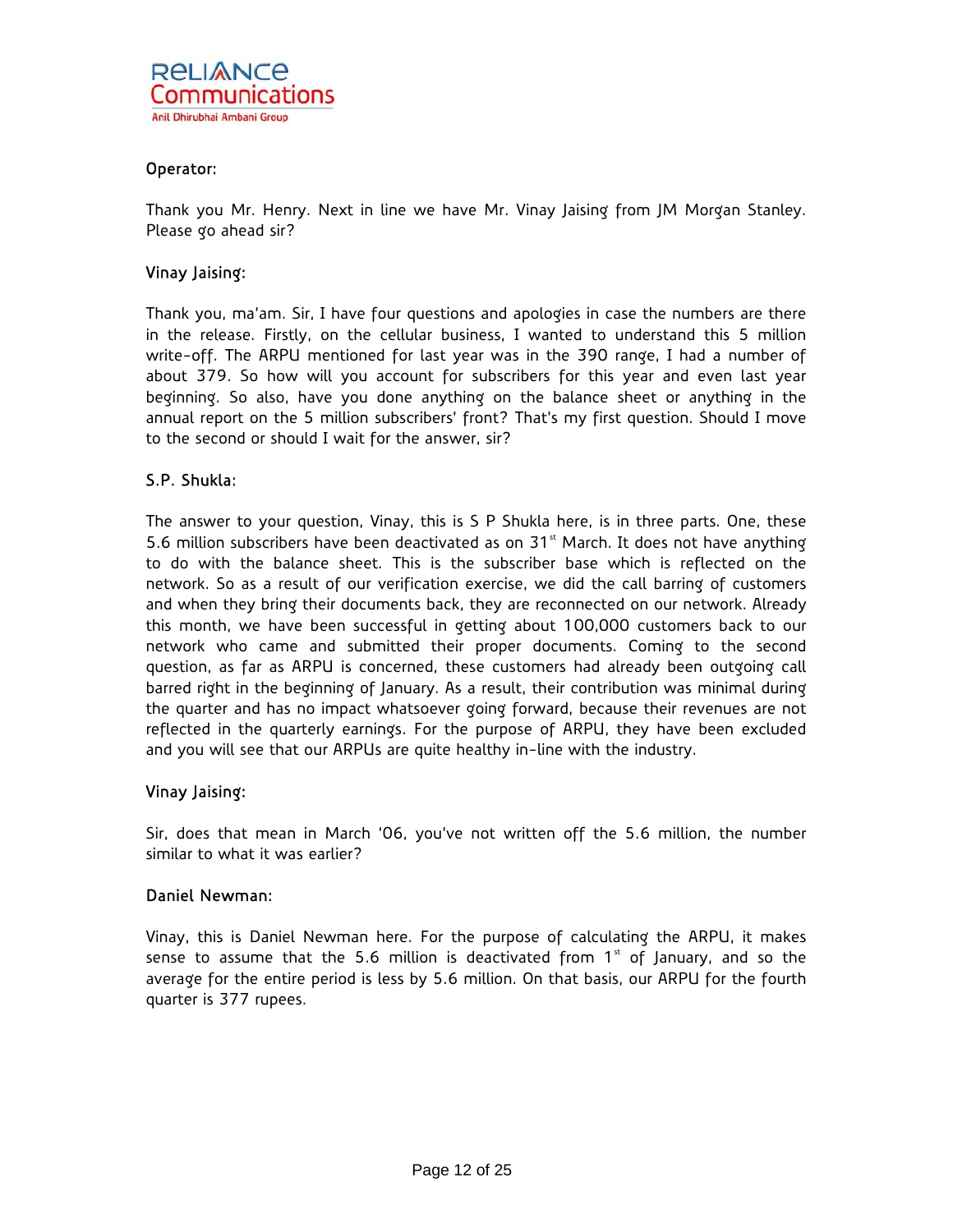# Vinay Jaising:

Thank you. Moving on to the second question on the Global business, when I see my calculation for the first three quarters, somehow I get an EBITDA which is lower than the last quarter. I get about Rs. 3.1 billion of EBITDA and even revenue a little lower. Can you put some light on that?

### Daniel Newman:

Sorry, Vinay.

# Vinay Jaising:

I just wanted to know your global business EBITDA for the quarter and revenue for the quarter. There seems to be, from my calculation, some pressure on the numbers which we got on the call. Maybe I am wrong.

#### Daniel Newman:

You are correct. As you know, the business is a combination of voice and data. I will ask V.K. to address the voice part.

### V.K. Aggarwal:

This is V.K. I mentioned that during the quarter on our retail calling from US, we had a drop in price. So that resulted in revenue drop and EBITDA drop. And of course, foreign exchange – the rupee is strengthening, so that also has a little additional impact. So, in the fourth quarter, there was a drop in EBITDA especially because of Reliance India Call from the US.

I just wanted to add that in the new year this quarter, there is a recovery in margins.

### Vinay Jaising:

Thank you, sir. Sir, anything on the spectrum front. When do you expect spectrum now for GSM and some update on the towers part of it as well?

### Anil Dhirubhai Ambani:

As far as Reliance Telecom Infrastructure is concerned, which is our passive infrastructure company, all the formalities have been completed. We have transferred 12,000 towers from RCOM to RTIL at, as I said earlier, a Rs. 3,000 crore valuation that is the equity of the new tower company. It has got no debt. So as it rolls out its 20,000 towers in the course of this year, it will fund itself based on its balance sheet without Reliance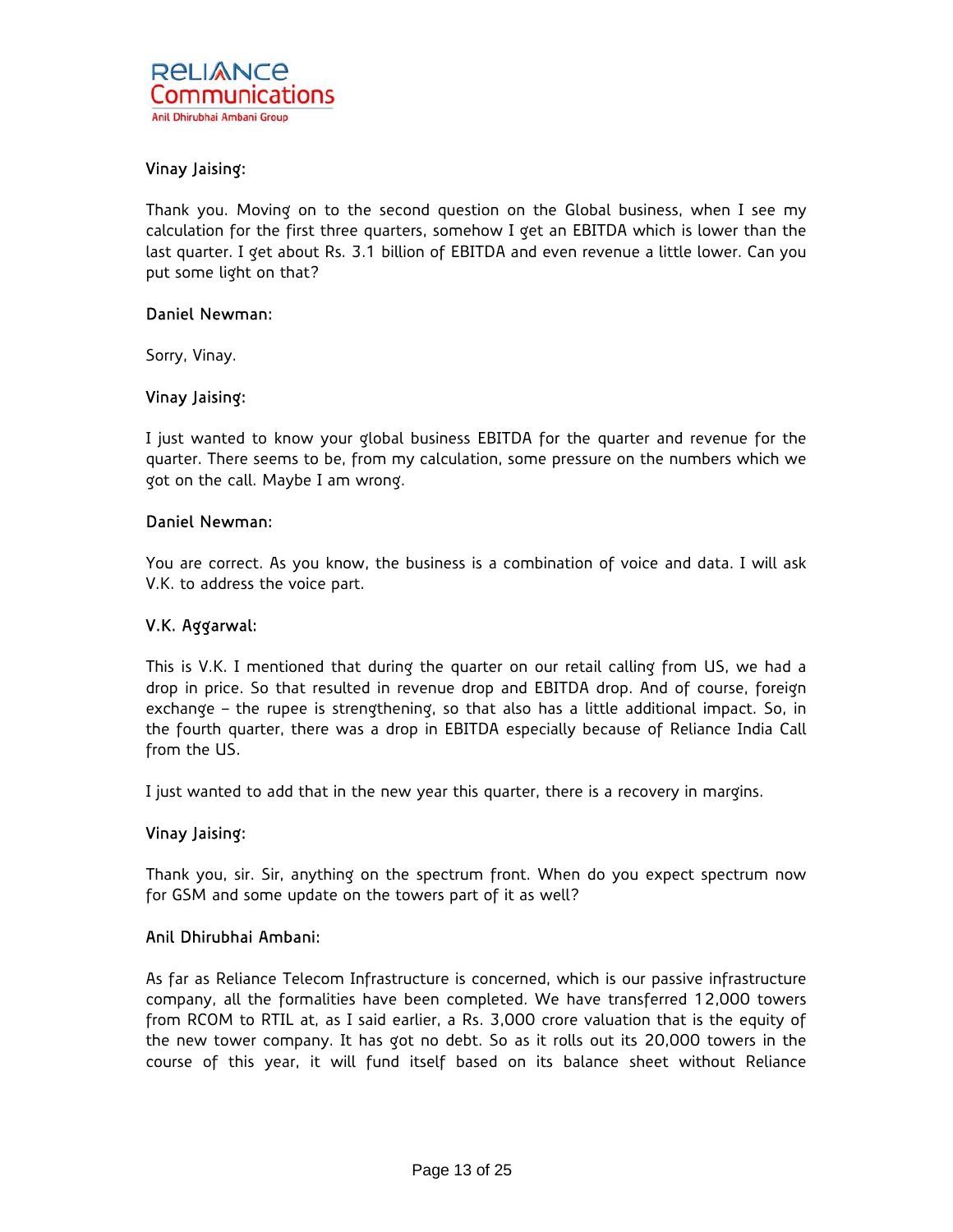Communications putting any more capital to work. Also, the tower company and the tower infrastructure that has been created is good for 2G, 2.5G, 3G, 4G, or with the full perspective in GSM, CDMA, 3G – whether it is WCDMA or EVDO - as well as on WiMAX. So we are pre-investing for the future, and as and when these services have to be rolled out, actually will have a time-to-market advantage apart from any cost advantage. We are examining a number of opportunities to unlock value, and over the next six months there would be a definitive decision on what is the most optimal way to unlock value for Reliance Telecom Infrastructure.

# Vinay Jaising:

Thank you so much sir.

# Operator:

Thank you, sir. Next in line we have Mr. Rajeev Sharma from HSBC. You may go ahead, sir.

# Rajeev Sharma:

Congrats on the good set of numbers. Just two questions, can you shed some light on your WiMAX strategy, how do you plan to deploy the towers and in which cities will you be launching WiMAX. And what proportion of capex are you allocating for WiMAX. And on spectrum availability, there is a recent discussion on whether two technologies can run in the same circle and whether there should be an operative cap on licenses in a single circle. Also, when do you expect GSM spectrum to be available for your GSM shift? Thank you.

# Anil Dhirubhai Ambani:

Okay. Thank you. As you are familiar, we already operate in 8 circles on GSM. And there, we are operating 900 MHz. So we have spectrum efficiency as well as capex efficiency. We are expanding our coverage to over 8,000 towns in those GSM circles. So this has nothing to do with waiting for spectrum at all.

Simultaneously, we are rolling out 20,000 towers on a nationwide basis, which are multitechnology passive infrastructure. We project that we can launch nationwide services on GSM within 1 year of availability of spectrum. We are projecting capital expenditure of above US\$1 billion or Rs. 4,500 crores as the cost of rolling out GSM in our CDMA circles today.

As far as availability of spectrum and allocation of spectrum is concerned, clearly the Universal Access Licenses are technology-neutral licenses. They don't specify any technologies, and we are waiting to receive GSM spectrum. A large quantity of spectrum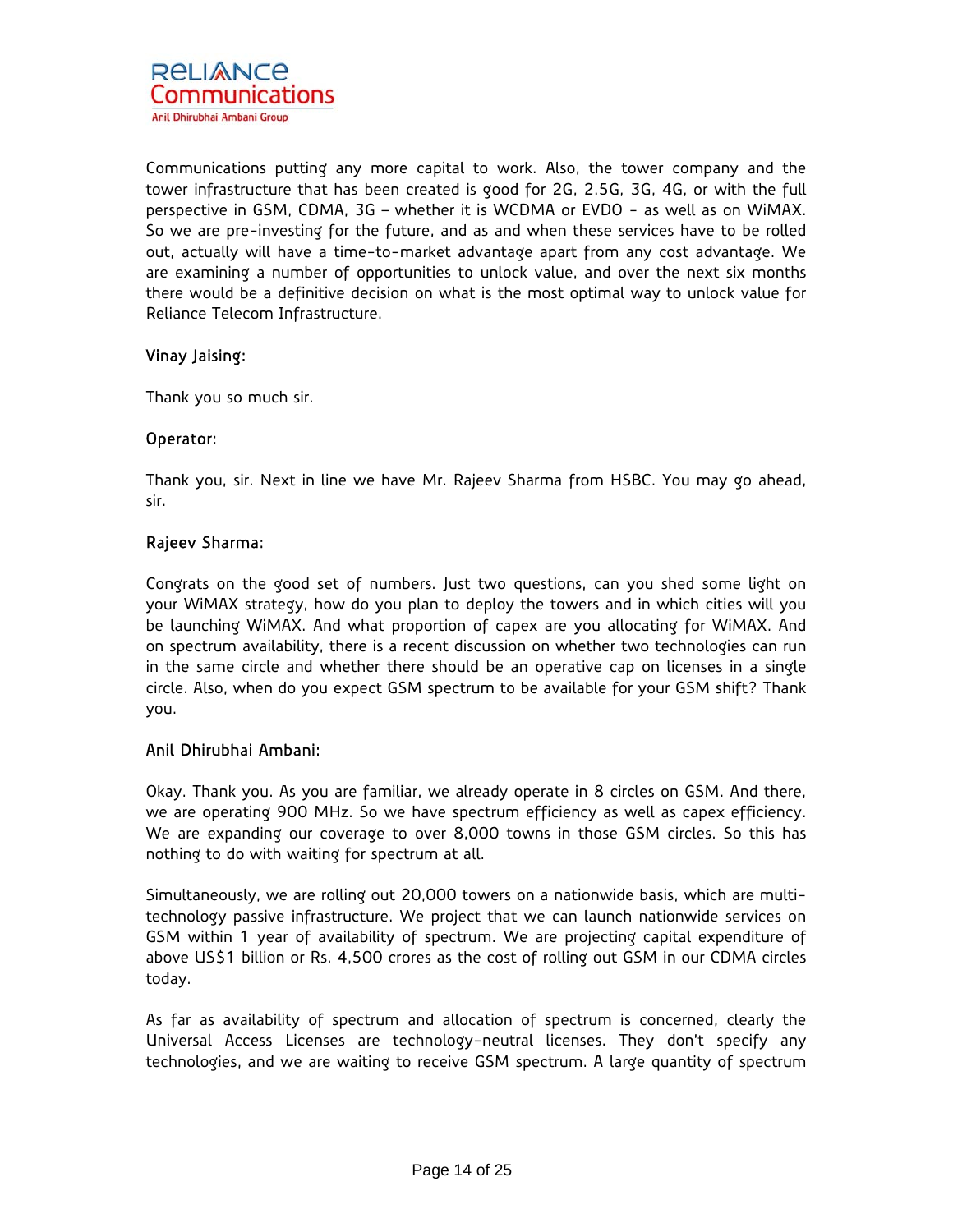is going to be released over the next few months and based on all the work that we have done, there is enough spectrum. And if India wants to reach 500 million subscribers on a nationwide basis, then there has to be adequate spectrum, otherwise the national targets will not be met at all.

So we believe that on a large number of these things, we should have clarity over the next few months. However, we are already investing preemptively in passive infrastructure. We have gone aggressive and done an 8,000 city coverage in our GSM circles, and we are also expanding our CDMA coverage on a nationwide basis.

So we are fully geared and fully prepared to capture the growth in the current phase of growth as well as in the future phase of growth with both GSM and CDMA. Also, I would like to point out that in our GSM/CDMA circles, we have a market share in excess of 25%, and we will target a 25% market share on a nationwide basis, going forward.

As far as WiMAX is concerned, we are still awaiting - there is a TRAI consultation paper on WiMAX. We believe that we will be a nationwide player on WiMAX. It will really be subject to final Government policy. But we are gearing ourselves for a nationwide play.

# Rajeev Sharma:

Just a follow-up question, sir. You mentioned that eventually US\$1 billion will be your capex for rolling out GSM in CDMA circles. Can you just explain this, sir?

### Anil Dhirubhai Ambani:

As I said, there are 8 GSM circles where we are going already towards a capacity and coverage of 8,000 towns. In the balance circles, which are 16, we will spend \$1 billion in GSM capex, which will then complete our GSM coverage on a nationwide basis.

### Rajeev Sharma:

The balance will require 1 billion?

### Anil Dhirubhai Ambani:

Yes, done.

### Rajeev Sharma:

Okay, thank you.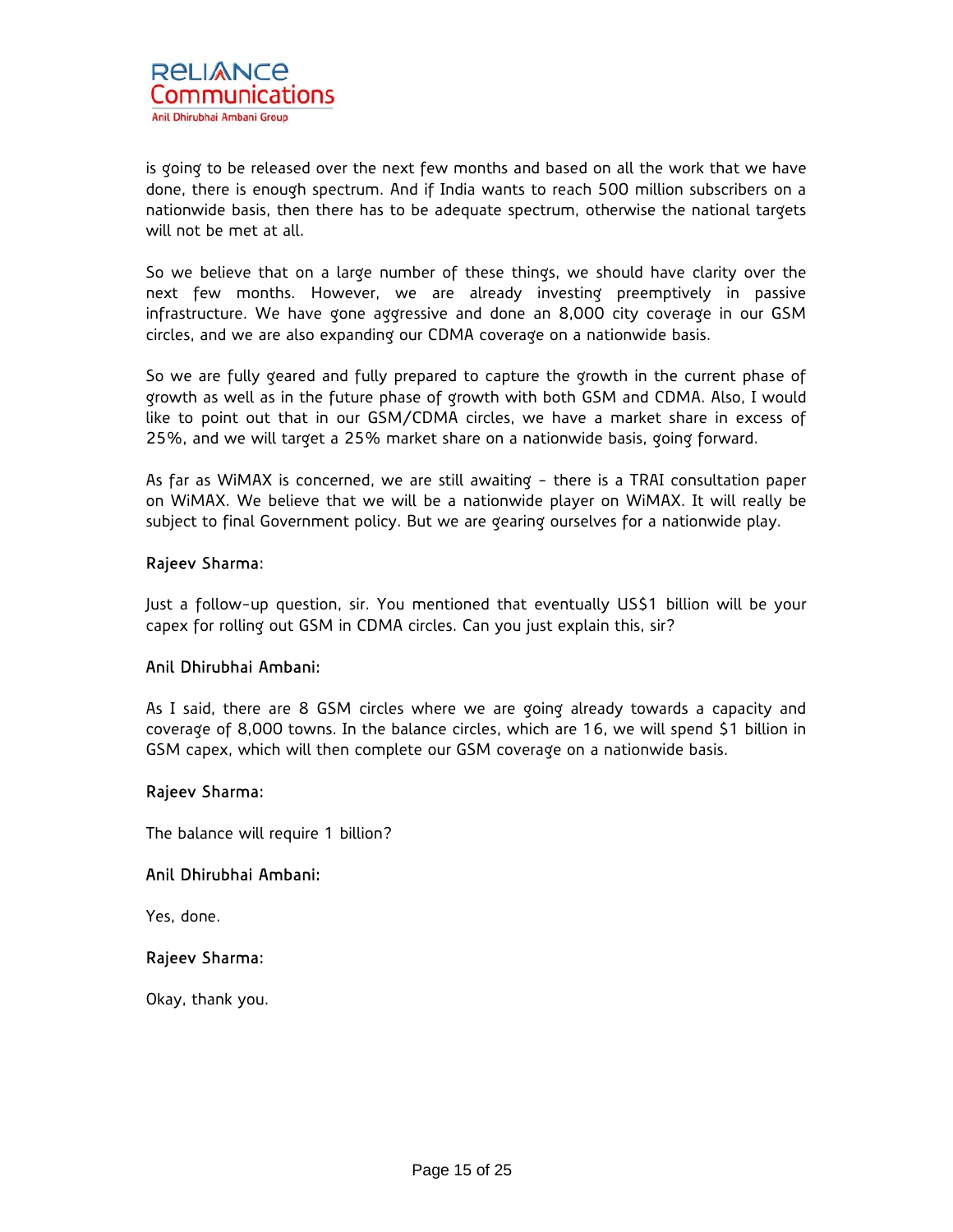## Operator:

Thank you, sir. Next in line, we have Mr. Suresh from UBS. You may go ahead, sir?

### Suresh Mahadevan:

Yes, thanks a lot for giving me the opportunity to ask questions. I think a couple of quick questions. One is on wireless revenue growth. I think, on a quarter-on-quarter basis, when I look at Reliance Comm numbers, they are still lagging your other two listed rivals. So I would like to hear from Mr. S.P. Shukla what is the strategy in the coming quarters to bridge that revenue growth gap?

My second question is more on the towers, Reliance Telecom Infrastructure Limited. You mentioned that 20,000 new towers will be rolled out at the RTIL level. I am assuming this US\$2.5 billion capex includes that. The other question related to that is you also mentioned 12,000 towers have been transferred to RTIL. And I just want to make sure these 12,000 towers are able to handle GSM and CDMA or even more operators and also want to hear your thoughts on how open you are to share your towers with other operators? Thank you.

### Anil Dhirubhai Ambani:

Suresh, I encourage you to be more attentive to comments, because most of the questions you have asked I have already answered. I spoke about Reliance Telecom Infrastructure, and I said that there are 12,000 towers that we have transferred. The cost is Rs. 3,000 crore, US\$750 million.

We are rolling out 20,000 new towers that will be funded on the balance sheet of Reliance Telecom Infrastructure by itself. The towers capex is on RTIL without any recourse to Reliance Communications. Okay? So I hope that answers that question.

Suresh, is revenue more important than EBITDA margin and profitability? Since you made the comment that we are lagging behind in revenues. Yes, that's one aspect of it, which I will get Prakash to answer. But, is EBITDA margin and the ultimate profitability more important than revenue growth?

### Suresh Mahadevan:

Sir, I think all the three probably go together. I am just expressing basically some of the investor questions in terms of revenue growth. I think one of the areas, which keep coming up, is revenue growth. That is why I asked. Of course, EBITDA and net profit are probably more important I would say.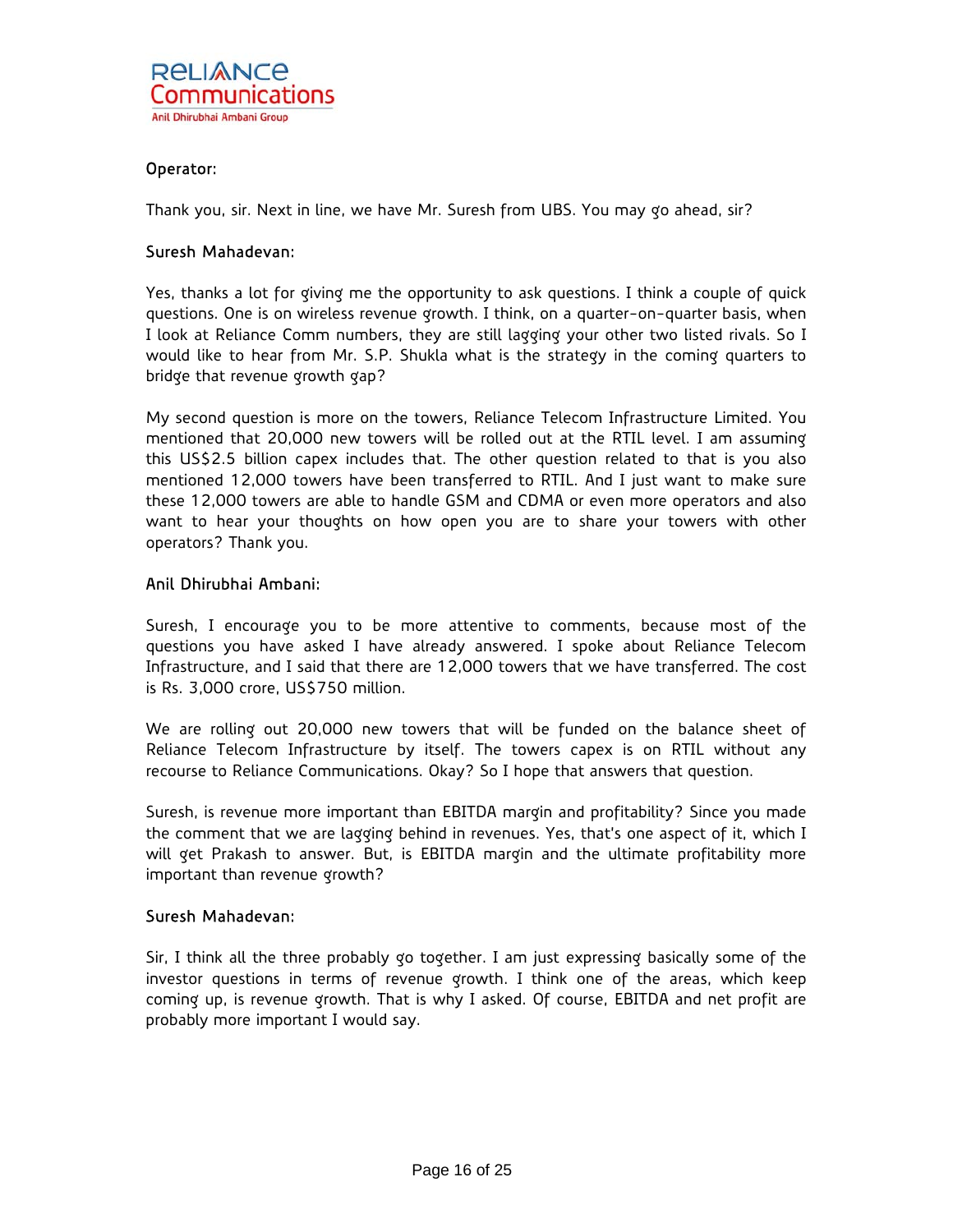# S.P. Shukla:

Right, Suresh. So there is a three-pronged action, which helps in improving revenues. One, as our coverage is growing exponentially, which we shared with you, that allows us not only to get new subscribers who bring in fresh revenues, it also allows roaming opportunities to existing subscribers so that they stay on the network longer, which adds to the revenues. You will be seeing this improvement.

Second, as we covered last time also, we have started launching one after another valueadded services, which have started kicking in revenue benefits. For example, CRBT, Caller Ring Back Tone, voice portal, missed call alert. They have been launched over the past few months, and have started adding to revenues.

Third, data services we are pushing in a very big way. Today, we already have over 70% market share in wireless data cards. We have the unique position that a customer can be on our network and enjoy the highest possible data speed of 144 kbps anywhere in the country as against our peers in the industry who will be able to offer this service in just a few towns where they have launched Edge service. So, this data service has been taken up as a major initiative, and it will account for increasingly large percentage of our revenues going forward.

### Suresh Mahadevan:

Thank you.

### Operator:

Thank you, sir. Next in line, we have Mr. Shubham Majumder from Macquarie Securities. Please go ahead, sir.

# Shubham Majumder:

Hello and congratulations to the management on a great set of numbers. I have a couple of questions. One is, if the net worth of the company, RTIL, is about Rs. 3,000 crores, and its got an existing portfolio of 12,000 towers. And I would assume most of this net worth would be on account of gross block on the assets side. One would come out with a number of about Rs. 2.5 million per tower of gross block that is residing in the books of RTIL. Is that a fair assumption firstly?

And secondly, in terms of incremental tower build out of the 20,000 towers that you are talking about in the next 12 months, what sort of capex per tower would you possibly see going forward? And is that number going to be higher than the existing number or lower than the existing number? Your thoughts and color on that.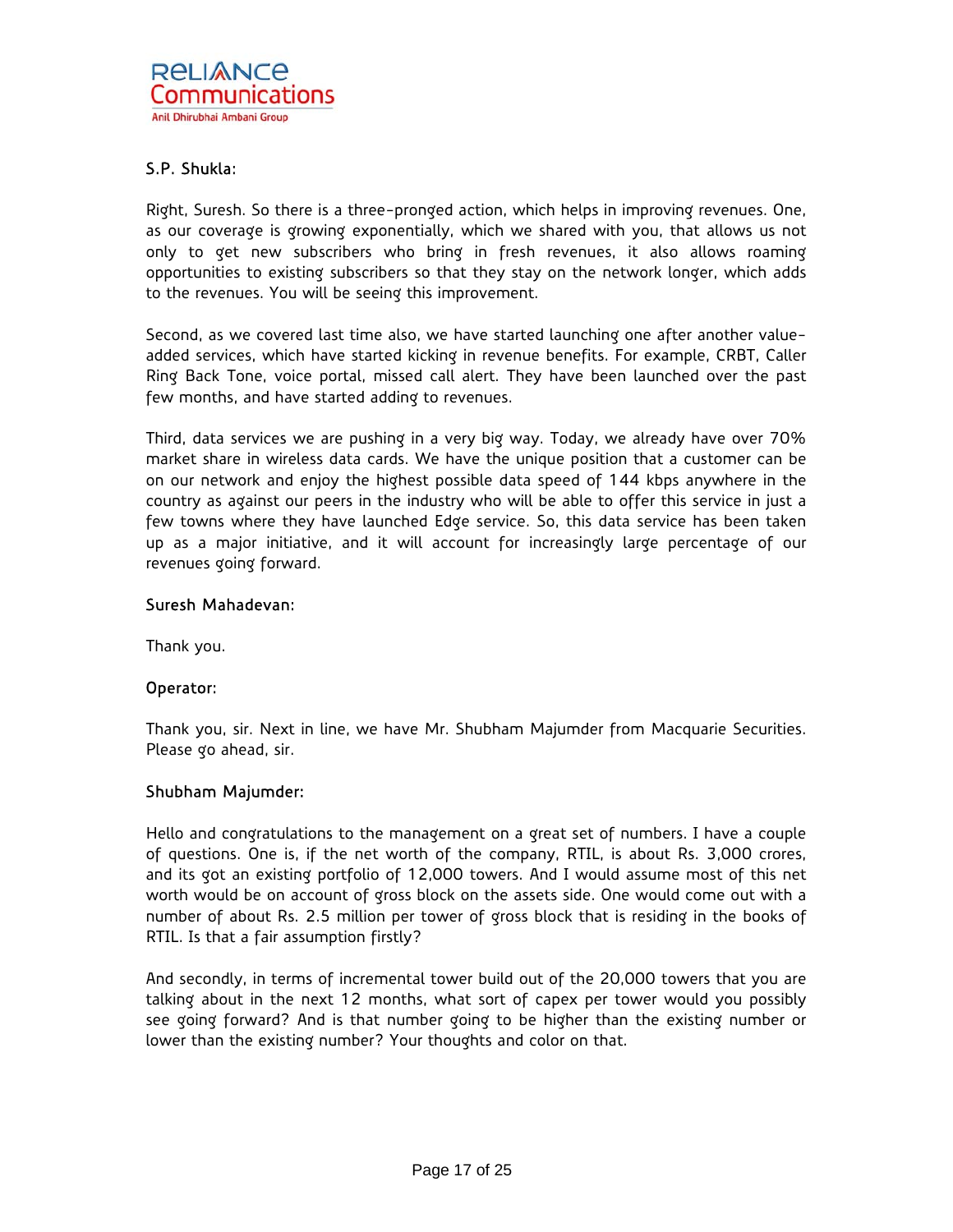

## Anil Dhirubhai Ambani:

Shubham, the existing towers, some are 5 years old, some are 3 years old, some are 10 years old. There are roof-based towers, there are ground-based towers, there are multitenanted towers, there are single-tenanted towers. So, you have got to look at the entire area of towers that you really have.

All the new towers that we are building will be, as I have explained earlier on the call, multi-tenanted for multi-technologies, that means we can do 2G, 2.5G, 3G and 4G all together. And lastly, since RTIL is debt free, all of the funding that RTIL needs is on its own balance sheet with Reliance Communications as an anchor customer and with other potential external customers coming to RTIL. Well, that's the combination that we are looking at, going forward.

### Shubham Majumder:

Mr. Ambani, would you be able to give any sort of color on what's the broad capex part going to be for RTIL from a modeling perspective?

### Anil Dhirubhai Ambani:

No.

### Shubham Majumder:

Okay. And, what would be the optimal sort of sharing ratio or occupancy ratio on RTIL's tower portfolio going forward and if you could just throw some number in this regard?

#### Anil Dhirubhai Ambani:

For our standalone viability we don't need any external tenants.

#### Shubham Majumder:

Okay. And any sort of color on break-even for the standalone towers company from the EBITDA break-even or PAT break-even prospective?

### Anil Dhirubhai Ambani:

No.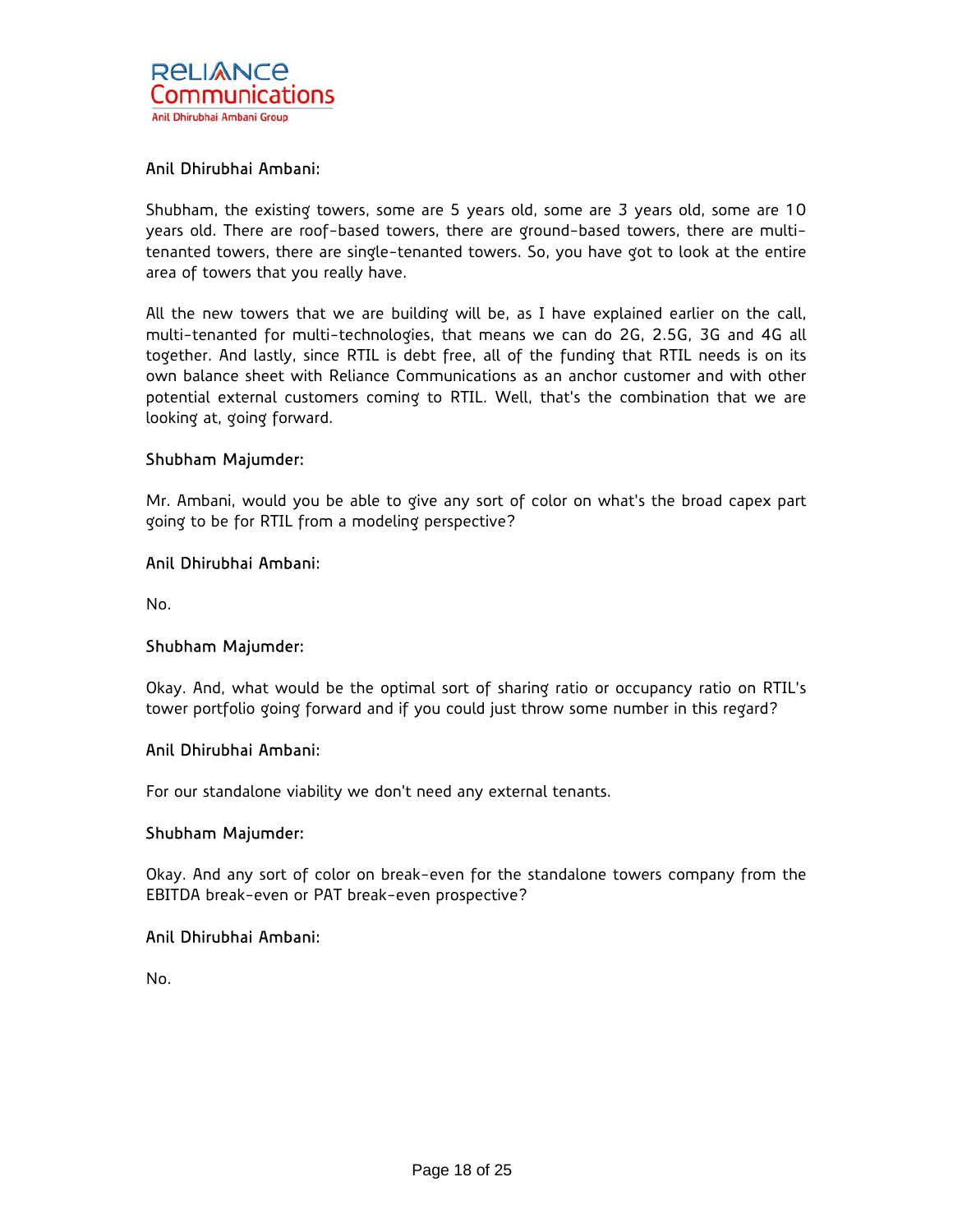

## Shubham Majumder:

And finally, are you looking at listing-based value unlocking or will it be a private sale or something like that?

### Anil Dhirubhai Ambani:

Yes, we are looking at three or four options. One is strategic partnerships, the second one is listing, the third one is a private equity type deal, the fourth thing is like a private placement. All the options are currently being examined and I have said this in an earlier briefing, which I will repeat, that within the next six months we expect two very major value unlocking initiatives. One will be Reliance Telecom Infrastructure, and the second one will be the listing of Flag. Both these will be high value creators for all the stakeholders of Reliance Communications.

### Shubham Majumder:

And my last question, Mr. Ambani, was that during the last call you had said that at the end of this fiscal year you will give us more color regarding the spending heads for capex in fiscal year 2008, out of the \$2.5 billion capex in fiscal year 2008. Could you just give us some sense as to how much?

### Anil Dhirubhai Ambani:

No. I don't think we are going to give any breakdowns of our capex by business segment. As I have said, we want to do non-GSM circles, the rest of India, on GSM. We will spend \$1billion there. I have said we will spend \$2.5 billion in the coming year on the various services that we are going to offer across Reliance Communications.

#### Shubham Majumder:

Okay, thank you. I will come back, if I have more questions. Thanks.

#### Anil Dhirubhai Ambani:

Thank you.

#### Operator:

Thank you, Mr. Shubham. Next in line we have Mr. Rahul Singh from Citigroup, you may go ahead sir.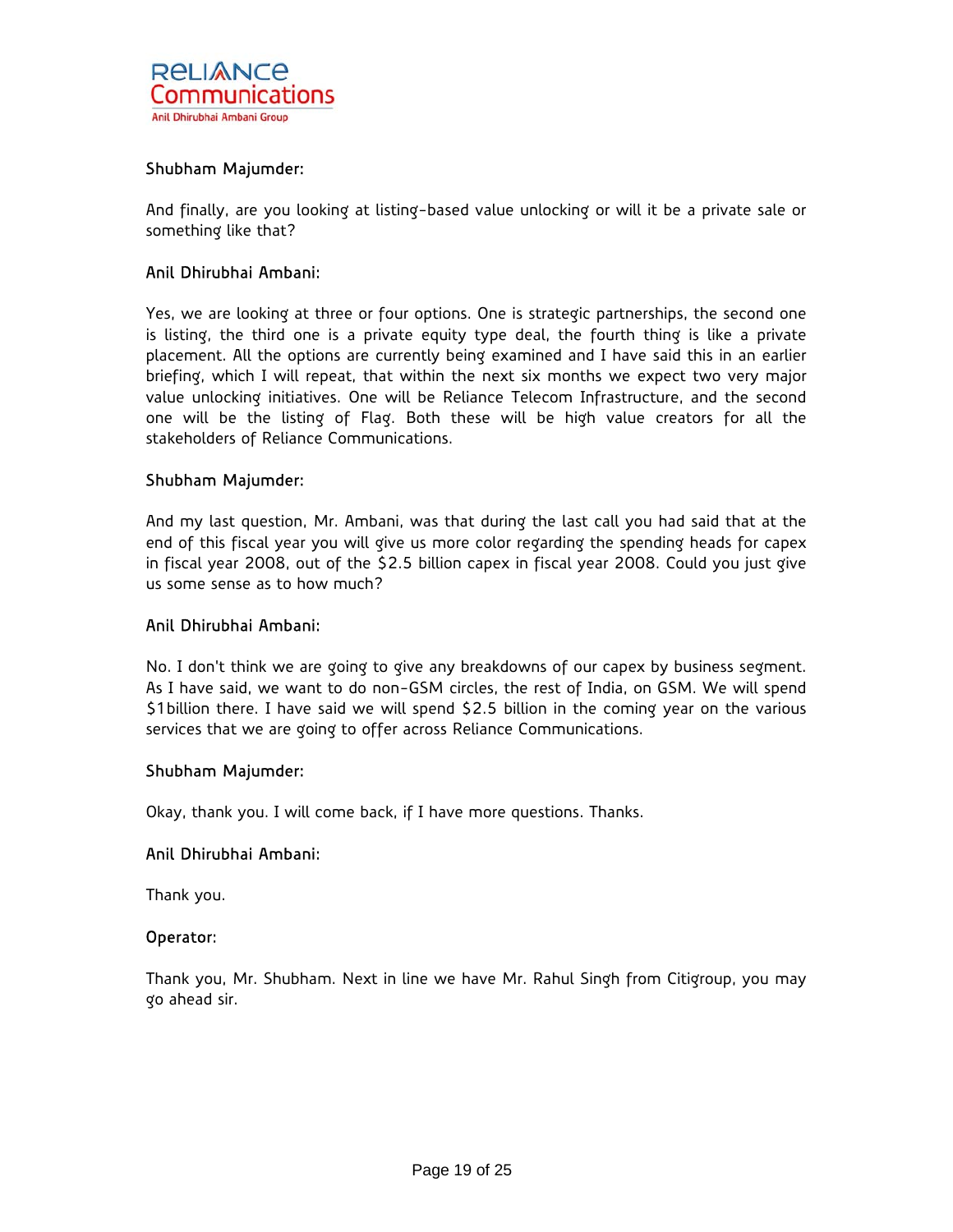# Rahul Singh:

Good evening sir. My question related to the \$1 billion GSM capex, which you proposed, which you said will be sufficient for nationwide roll-out of GSM. Now US\$1 billion is only on the active components, that's number one. So what kind of capacity creation are you looking at by \$1 billion of GSM capex? Not only in terms of minutes, if you can give some qualitative color also. And also, in terms of population coverage, as compared to your CDMA. So if your CDMA let's say has 60% population coverage in those 16 circles, whether this \$1 billion would be enough to match the CDMA coverage?

# Anil Dhirubhai Ambani:

What I have said is, wherever we are not operating in GSM and CDMA, in the balance of the circles in India, we will require \$1 billion capex for active infrastructure. The passive infrastructure is already being rolled out by Reliance Telecom Infrastructure.

And we will have the coverage. Whatever coverage we are offering on CDMA we will have the same coverage on GSM.

### Rahul Singh:

So, similar population coverage. Okay. Thanks.

### Operator:

Thank you, Mr. Rahul Singh. Next in line we have Mr. Sanjay Chawla from JPMorgan. Please go ahead sir.

### Sanjay Chawla:

Hi, thank you for the call. I have just two questions. One is, what kind of outlook the management has on the long-term EBITDA margin in the Wireless business today without assuming any roll-out of fresh GSM? And secondly, what kind of a lease rate would the tower company, that is RTIL, be charging the anchor tenant which is Reliance Communications?

### Anil Dhirubhai Ambani:

As far as the tenancy revenues are concerned they are all to be market driven, arms' length revenues. Considering that multiple tenancy will be taken by RCOM for various technologies, that will be appropriately factored. As far as EBITDA margins are concerned, we believe that immaterial of GSM or no GSM or CDMA, we believe that our targets are to try to maintain the current ranges of EBITDA margin going forward.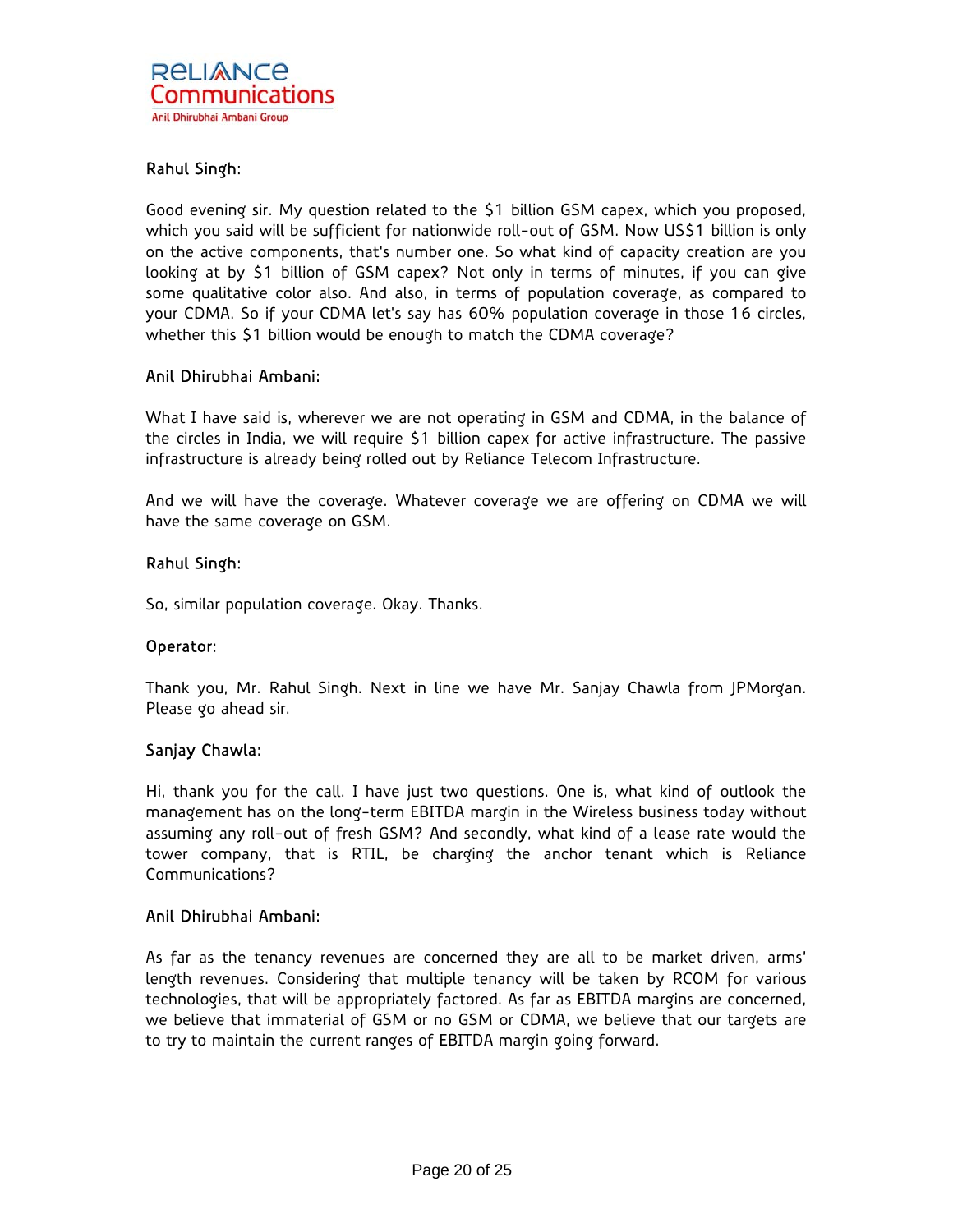

# Sanjay Chawla:

All right. Thank you very much.

#### Operator:

Thank you, Mr. Sanjay Chawla. Next question, we have from Srinivas Rao from Deutsche Bank. Please go ahead sir.

### Srinivas Rao:

Srinivas here, I have two questions. One, I wanted to clarify what are the total number of towers which exist within the company, with both RTIL and RCOM.

#### Anil Dhirubhai Ambani:

13,000.

### Srinivas Rao:

Okay. Thank you, sir. Second, I just wanted your comments on the recent DOT auction wherein most of the operators who bid in that auction actually bid for a zero to negative subsidy in terms of operating wireless networks in rural areas.

# Anil Dhirubhai Ambani:

Yes.

### Srinivas Rao:

Are you trying to say that if the tower capex and opex is not there, then the business model is viable even in rural areas?

### Anil Dhirubhai Ambani:

Srinivas, I'm not privy to everybody else's operating strategy. Let me tell you what we have achieved. I'm just rounding off numbers - over 500 towers will be built by us, out of 8,000. And we will have a free tenancy on 8,000 towers for five years without paying any rent. And if we assume that whoever is building those towers, in this case it is BSNL, will be rolling out by end of this year. So we will be operating in 8,000 rural locations on a nationwide basis by putting our electronics in without paying a single rupee in capex for the towers or paying any opex for putting the electronics on the towers.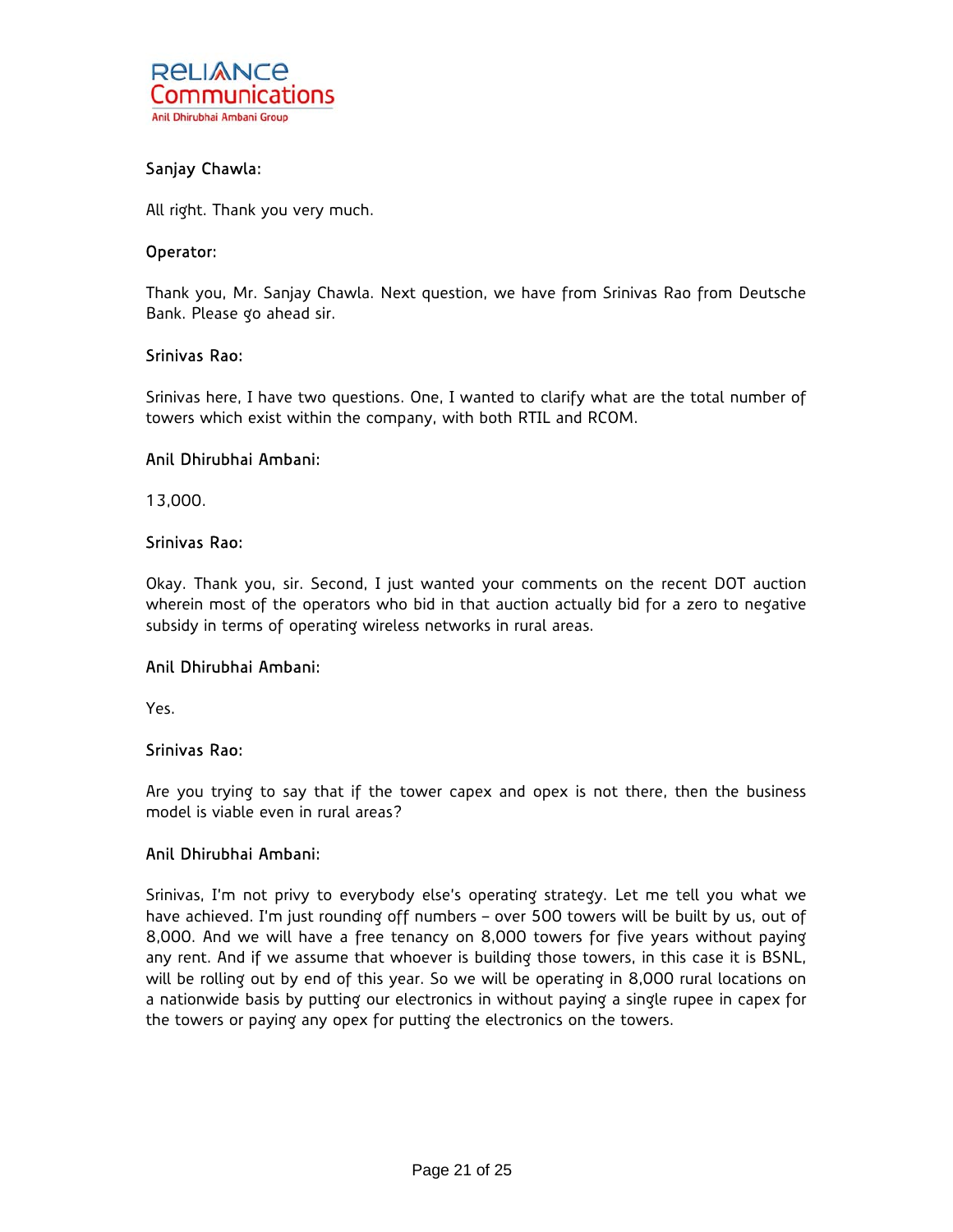

# Srinivas Rao:

But I presume there will be some running expenditure.

### Anil Dhirubhai Ambani:

Running expenditure, that is fine, but I'm just saying that there is no rental. So, if anybody wants to come even close to operating in 8,000 locations, which is what we have achieved from the USO tender, it will require a multi-billion dollar capex to get there.

### Srinivas Rao:

Thank you, sir.

#### Operator:

Thank you, Mr. Srinivas. Next in line we have a follow-up question from Mr. Henry from Nevsky. Please go ahead sir.

#### Henry Cobbe:

Hi, thank you again for taking my call. I just wanted to confirm what the total volume of traffic was on the mobile side in the last quarter and over the full year. And lastly, on FALCON. Is it going to be a step change up to the \$450 million revenues or would you be including this in a phased way?

# Daniel Newman:

Henry, the wireless total traffic was 42.5 billion minutes in the last quarter that worked out to 541 minutes per customer per month.

### Henry Cobbe:

Okay.

# Punit Garg:

Can you please repeat the question on Flag?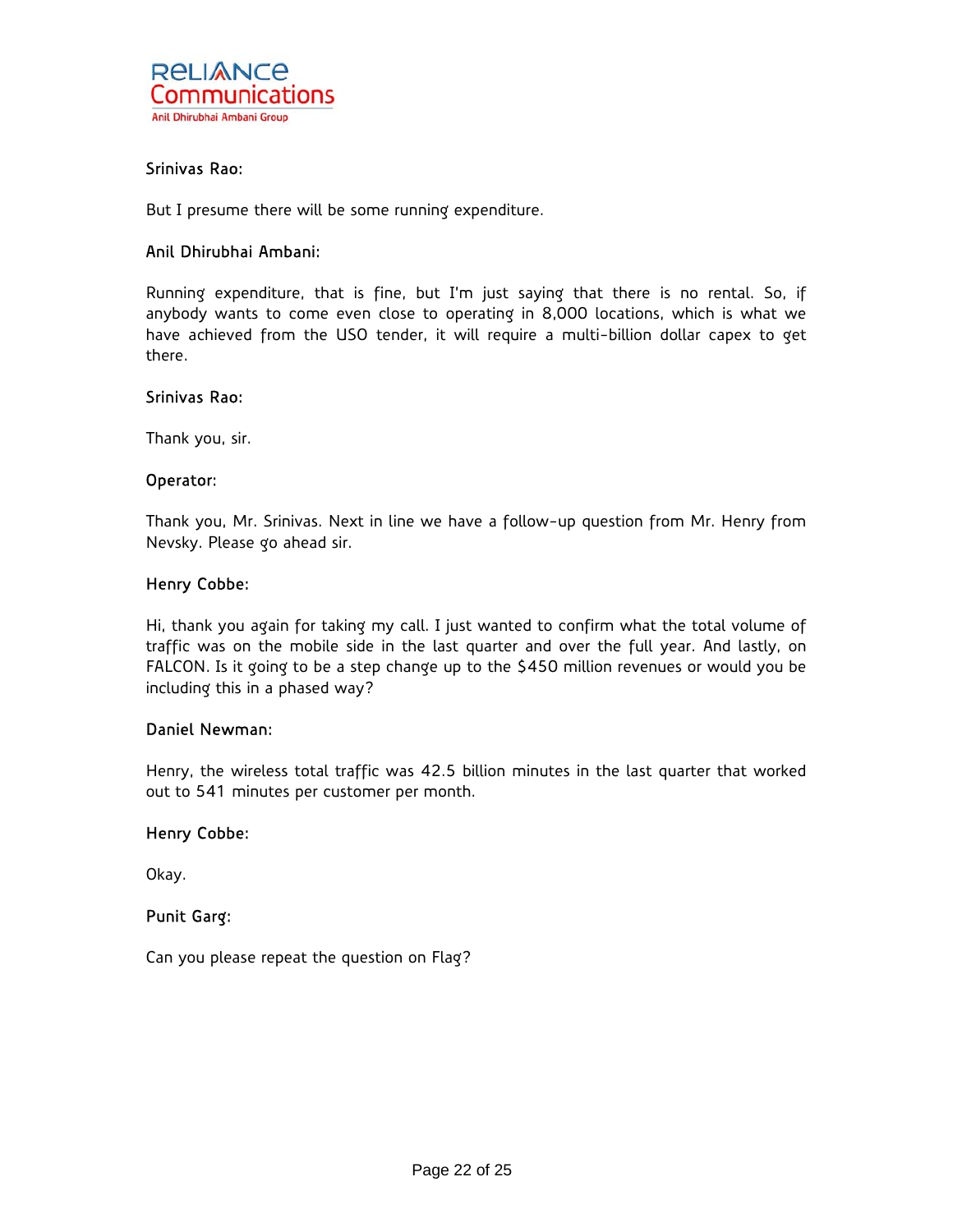# Henry Cobbe:

Yes. I'm aware that FALCON is coming on line next year and you'll start booking the revenues. You said its US\$450 million of revenue that is not yet recognized. I am just wondering how much of that is going to be coming on during the next financial year or there is going to be some step change or whether it's going to be phased up over the next 2-3 years?

# Punit Garg:

I think, let's understand this a little bit. When we said US\$450 million worth of contracts – as we have spoken in past – this is pre-sales done on Falcon. This helped us in building Falcon as well, in terms of pre-commitments from our landing partners. Now, Falcon was launched and commissioned in September '06. Now, this is a large capacity, which has been bought by most of the carriers in that region, where Falcon has enabled them to connect on to the global network. Now, they would be activating this capacity, which is in multiples of STM-1s over a period of 18 to 24 months, which has started in September '06 and that's where I mentioned that you would see most of it activating in the current financial year. Thank you.

# Henry Cobbe:

Okay. And the very last question, can you just give us the traffic volumes for the long distance business space – domestic and international – for the full year?

### Daniel Newman:

Henry. For the fourth quarter, as we define it, there was 1,503 million ILD minutes and 4,873 million NLD minutes.

### Henry Cobbe:

Okay. And the net revenue per minute for the long distance business?

### Daniel Newman:

I think that is not a metric we disclose.

### Henry Cobbe:

Okay. Thank you very much.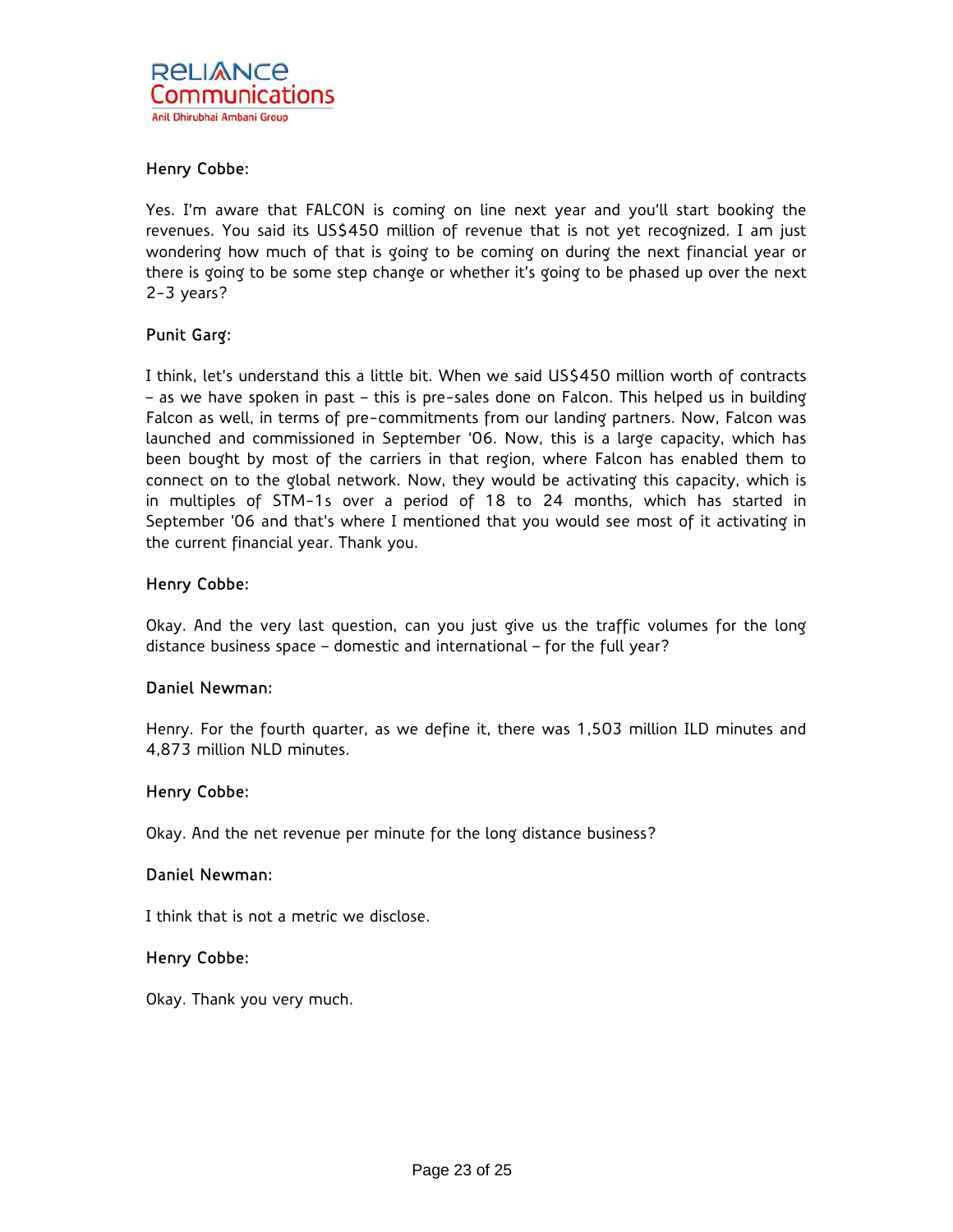

### Operator:

Thank you, Mr. Henry. There is again a follow up question from Mr. Rajeev Sharma. You may go ahead sir.

### Rajeev Sharma:

Thanks a lot for the second opportunity. My follow-up question is that there is a small amount of confusion regarding the total capex for FY '08. It is \$2.5 billion for RCOM and the 20,000 towers is in addition to RCOM's \$2.5 billion capex?

### Anil Dhirubhai Ambani:

Yes. RTIL will implement on its own balance sheet the capex for the 20,000 towers. RCOM will implement its US\$2.5 billion capex as announced in the past.

### Rajeev Sharma:

Thank you, sir.

#### Operator:

Thank you. Next in line we have Mr. Anil Srivastav from India Advisory. Please go ahead.

### Anil Srivastav:

Hello, sir. Thanks for the call. So, please can you share with us your strategy and outlook on IPTV services?

#### Anil Dhirubhai Ambani:

Yes. I think that we have made a mention that already the trial runs are going on. We expect to launch commercial services of IPTV in selected networks towards the end of this year. Also, separately, we expect to launch nationwide DTH services by the end of this year.

There is a one last question please?

#### Operator:

That was the last question, sir.